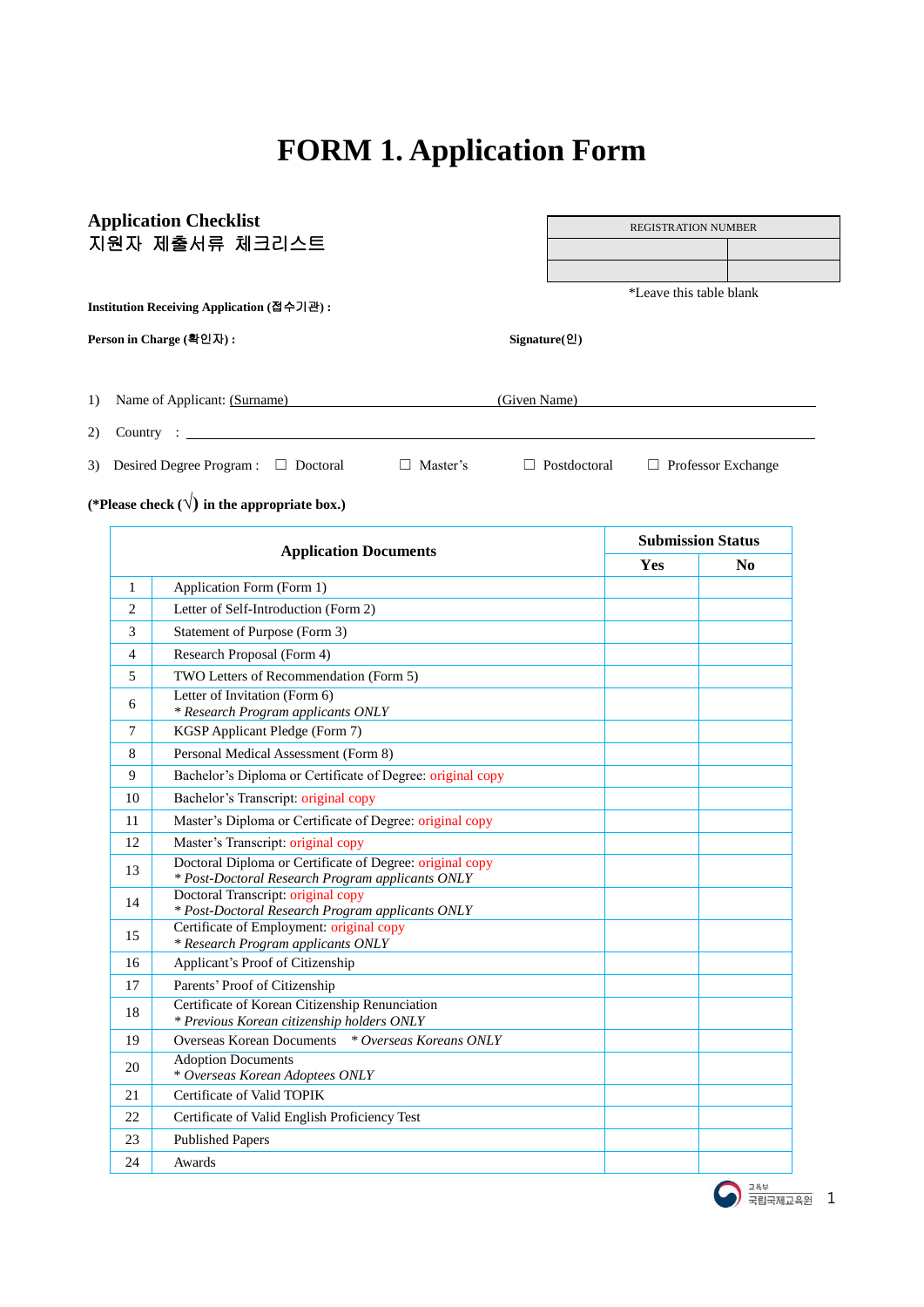### **Korean Government Scholarship Program (KGSP)**

### **for Graduate Degrees Application Form**

*Please check (*☒*) the following. Click the box to check or uncheck.* 

| 1. Application Track 추천기관<br>□ Embassy 재외공관<br>□ University 국내대학                                                                                      |
|-------------------------------------------------------------------------------------------------------------------------------------------------------|
| 2. Type of Application 추천유형                                                                                                                           |
| □ Overseas Korean 재외동포<br>□ Overseas Korean Adoptee 입양인<br>General 일반추천                                                                               |
| 3. Desired Field of Study 희망계열<br>- Liberal Arts and Social Science 인문사회계열<br>□ Science, Technology and Engineering 자연공학계열<br>□ Arts and Sports 예체능계열 |
| 4. Program to Apply 지원과정<br>Doctoral 박사과정<br>Master's 석사과정                                                                                            |

- 
- ☐ Postdoctoral Research 박사후연구과정 ☐ Professor Exchange 교환교수 과정

*Please complete the form below. It must be typed in English ONLY.*

| <b>Full Name</b><br>성명                                     | Surname 성                                                            |  | Given Name $0/\epsilon$                               | Gender 성별<br>Male<br>П<br>П<br>Female |  | <b>Marital Status</b><br>결혼여부<br>Single<br>$\Box$<br>Married<br>П |                |                 |
|------------------------------------------------------------|----------------------------------------------------------------------|--|-------------------------------------------------------|---------------------------------------|--|-------------------------------------------------------------------|----------------|-----------------|
| * Write the passport name.                                 |                                                                      |  |                                                       |                                       |  |                                                                   |                | Photo           |
| Date of Birth 생년월일<br>(YYYY/MM/DD)                         |                                                                      |  | Age LIOI                                              |                                       |  |                                                                   |                | Size: 3cm x 4cm |
| Country 국가                                                 |                                                                      |  | Citizenship 국적                                        |                                       |  |                                                                   |                |                 |
| <b>Contact Information</b><br>연락처<br>*Must be applicant's  | <b>Address</b><br>Phone (Must start with the country code)<br>E-mail |  |                                                       |                                       |  |                                                                   |                |                 |
|                                                            | University Name 학교명                                                  |  |                                                       |                                       |  | Location (City, Country)<br>소재국가/도시                               |                |                 |
| <b>Most Recently</b><br><b>Attended University</b><br>최종학력 | Achieved or Expected<br>Degree 학위                                    |  | Bachelor's<br>Master's<br>Doctoral                    | Major 전공                              |  |                                                                   |                |                 |
|                                                            | Degree Thesis Title<br>최종학위논문제목                                      |  |                                                       |                                       |  |                                                                   |                |                 |
| <b>Language Abilities</b><br>어학능력                          | <b>TOPIK Level</b>                                                   |  | $\Box$ 1 $\Box$ 2 $\Box$ 3 $\Box$ 4 $\Box$ 5 $\Box$ 6 |                                       |  | English Proficiency<br><b>Test Scores</b><br>영어공인성적               | <b>Type</b>    | Score           |
|                                                            |                                                                      |  |                                                       |                                       |  |                                                                   | 교육부<br>국립국제교육원 | 2               |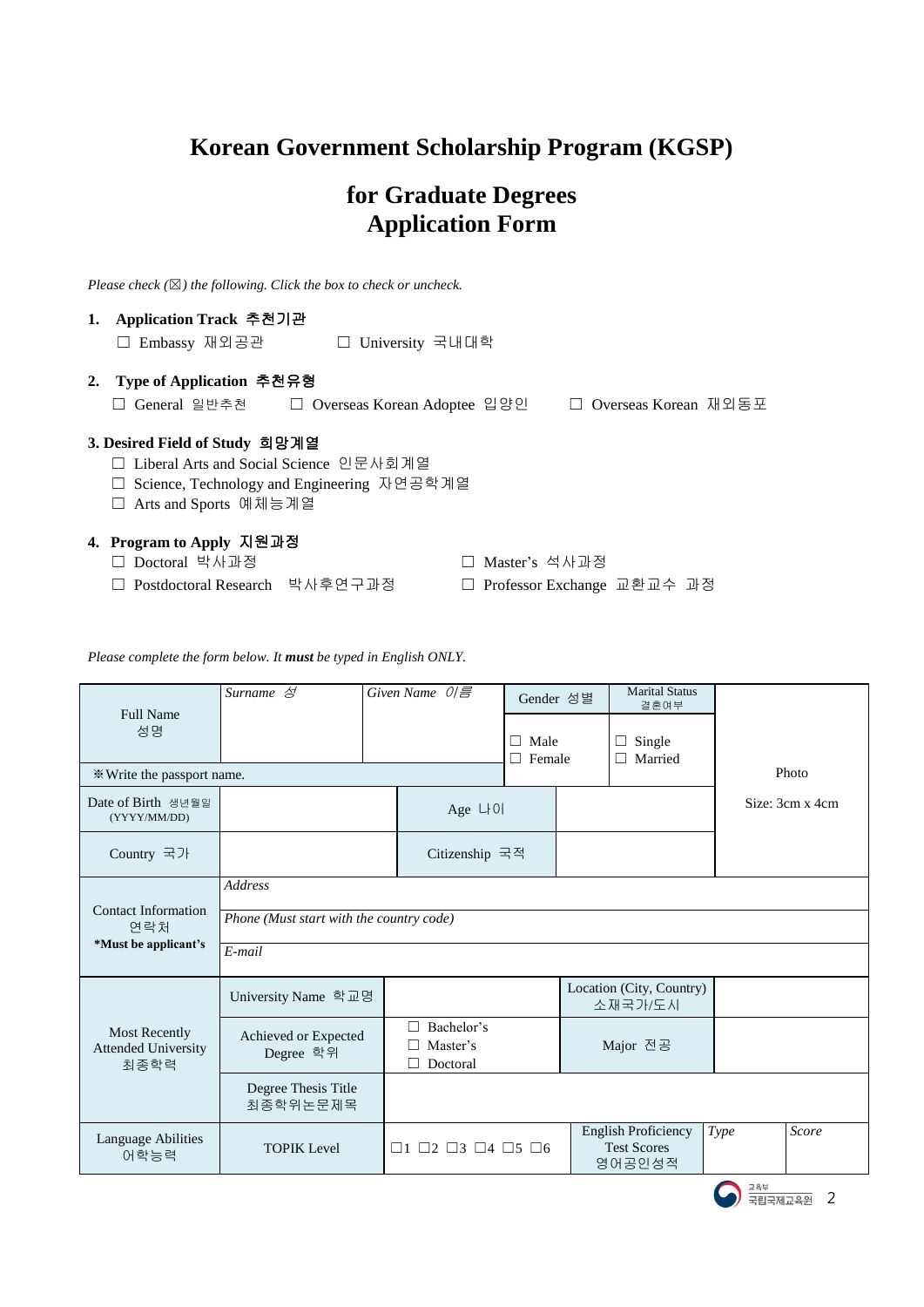| <b>Published Papers</b><br>(If available) |                                                                                  |              |           |            |               |                |                |                            |                |                                                                   |                      |                |                   |                         |                |                          |                     |                  |
|-------------------------------------------|----------------------------------------------------------------------------------|--------------|-----------|------------|---------------|----------------|----------------|----------------------------|----------------|-------------------------------------------------------------------|----------------------|----------------|-------------------|-------------------------|----------------|--------------------------|---------------------|------------------|
| Awards<br>(If available)                  |                                                                                  |              |           |            |               |                |                |                            |                |                                                                   |                      |                |                   |                         |                |                          |                     |                  |
|                                           | Choice of University/<br>Major 지원신청대학                                            |              |           |            | University 대학 |                |                |                            |                | Division 계열                                                       |                      |                |                   |                         | Department 학과  |                          |                     | Major 세부전공       |
|                                           | * Attention! Embassy Track applicants must choose THREE universities and majors. |              |           |            |               |                |                |                            |                | University Track applicants must choose ONE university and major. |                      |                |                   |                         |                |                          |                     |                  |
|                                           | Choice #1                                                                        |              |           |            |               |                |                |                            |                |                                                                   |                      |                |                   |                         |                |                          |                     |                  |
|                                           | Choice #2                                                                        |              |           |            |               |                |                |                            |                |                                                                   |                      |                |                   |                         |                |                          |                     |                  |
|                                           | Choice #3                                                                        |              |           |            |               |                |                |                            |                |                                                                   |                      |                |                   |                         |                |                          |                     |                  |
|                                           |                                                                                  |              | Period 기간 |            |               |                |                | University/Institution 학교명 |                |                                                                   |                      |                | Country 소재국       |                         |                | Major 전공분야               |                     | Degree 학위        |
| Previously                                |                                                                                  |              |           |            |               |                |                |                            |                |                                                                   |                      |                |                   |                         |                |                          |                     |                  |
| Achieved<br>Degree(s)                     |                                                                                  |              |           |            |               |                |                |                            |                |                                                                   |                      |                |                   |                         |                |                          |                     |                  |
| 학력                                        |                                                                                  |              |           |            |               |                |                |                            |                |                                                                   |                      |                |                   |                         |                |                          |                     |                  |
|                                           |                                                                                  |              |           |            |               |                |                |                            |                |                                                                   |                      |                |                   |                         |                |                          |                     |                  |
| $GPA*$                                    | School<br>Year                                                                   |              |           |            | $1st$ year    |                | $2nd$ year     |                            | $3rd$ year     |                                                                   | 4 <sup>th</sup> year |                |                   | $5th$ year              |                | Cumulative<br><b>GPA</b> | Score<br>Percentile |                  |
| (ONLY for<br>terms or<br>semesters        | Term/<br>Semester                                                                | $\mathbf{1}$ | 2         | 3          | $\mathbf{1}$  | $\overline{2}$ | $\mathfrak{Z}$ | $\mathbf{1}$               | $\overline{2}$ | 3                                                                 | $\mathbf{1}$         | $\overline{2}$ | 3                 | $\mathbf{1}$            | $\overline{2}$ | $\overline{3}$           | 평균평점                | 환산점수             |
| completed)<br>성적                          | Bachelor's                                                                       |              |           | $\sqrt{2}$ | $\sqrt{2}$    | $\sqrt{2}$     | $\sqrt{2}$     | $\sqrt{2}$                 | $\sqrt{2}$     | $\sqrt{2}$                                                        | $\prime$             |                | $\sqrt{2}$        | $\sqrt{2}$              | $\sqrt{2}$     | $\sqrt{2}$               |                     | /100             |
| (이수<br>학기만)                               | Master's                                                                         |              |           |            | $\sqrt{2}$    | $\sqrt{2}$     | $\overline{1}$ | 7                          | $\prime$       |                                                                   |                      |                | $\sqrt{2}$        | $\prime$                | $\sqrt{2}$     | $\sqrt{2}$               |                     |                  |
|                                           | Doctoral                                                                         |              |           |            |               | $\prime$       |                | $\sqrt{2}$                 |                |                                                                   |                      |                | $\prime$          |                         | $\prime$       |                          |                     | /100             |
|                                           | Employment or                                                                    |              |           |            | Period        |                |                |                            |                | Institution/Company                                               |                      |                |                   |                         | Position       |                          |                     | Responsibilities |
|                                           | Professional Research<br>Experience                                              |              |           |            |               |                |                |                            |                |                                                                   |                      |                |                   |                         |                |                          |                     |                  |
|                                           | 직업 혹은 연구경력                                                                       |              |           |            |               |                |                |                            |                |                                                                   |                      |                |                   |                         |                |                          |                     |                  |
|                                           | Previous Visits to                                                               |              |           |            | Period        |                |                | Purpose of Stay            |                |                                                                   | City or Region       |                |                   | Affiliated Organization |                |                          |                     |                  |
|                                           | Korea 과거 한국<br>거주 또는                                                             |              |           |            |               |                |                |                            |                |                                                                   |                      |                |                   |                         |                |                          |                     |                  |
| 체류 사실                                     |                                                                                  |              |           |            |               |                |                |                            |                |                                                                   |                      |                |                   |                         |                |                          |                     |                  |
|                                           | Previously Received<br>Scholarship Awards                                        |              |           |            | Sponsor 지원기관  |                |                |                            |                |                                                                   |                      | (USD/year)     | Grant Amount 지원금액 |                         |                |                          | Period 수혜기간         |                  |
| from Korean<br>institutions               |                                                                                  |              |           |            |               |                |                |                            |                |                                                                   | $\sqrt{2}$           |                |                   |                         |                |                          |                     |                  |
|                                           | 장학금 수혜                                                                           |              |           |            |               |                |                |                            |                |                                                                   |                      | $\sqrt{ }$     |                   |                         |                |                          |                     |                  |
| 년(yyyy)                                   |                                                                                  |              |           |            |               |                |                | 월 $(mm)$                   |                |                                                                   | $\mathcal{Q}(dd)$    |                |                   |                         |                |                          |                     |                  |
|                                           | (signature)<br>Applicant's Name:                                                 |              |           |            |               |                |                |                            |                |                                                                   |                      |                |                   |                         |                |                          |                     |                  |

\* GPA(Grade Point Average) must be converted to percentile scores. Refer to the Appendix A for the conversion table.

\* Doctoral degree applicants must put grades information both for Bachelor's degree and Master's degree.

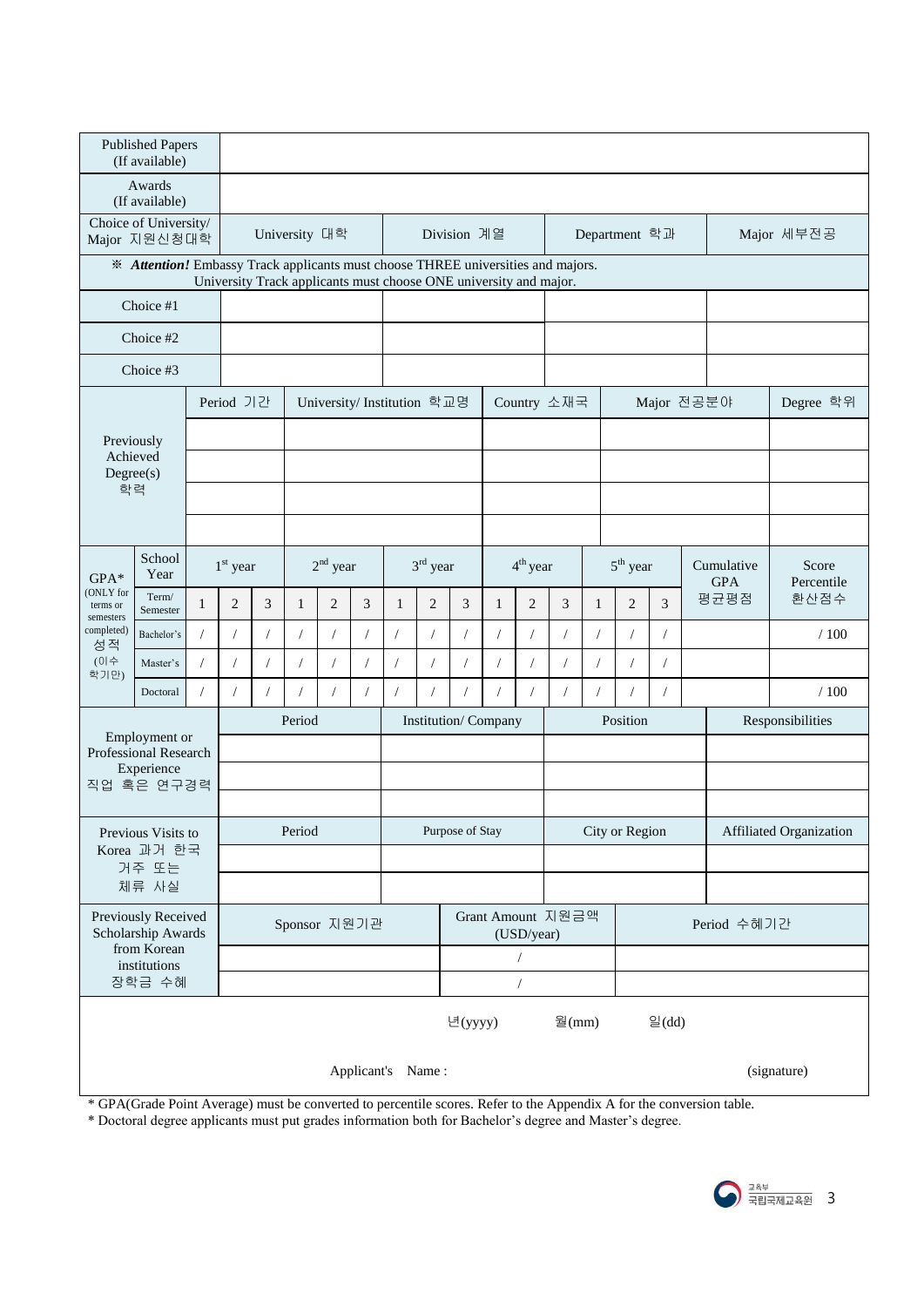### **FORM 2. Personal Statement**

*Please type in Korean or in English. The letter must be single spaced within ONE page, with the font Times New Roman, size 10. (\*10 points)*

o Motivations with which you apply for this program

o Your education and work experience in relation to the KGSP

o Reason for studying in Korea

o Any other aspects of your background and interests which may help us evaluate your aptitude and passion for graduate study or research.

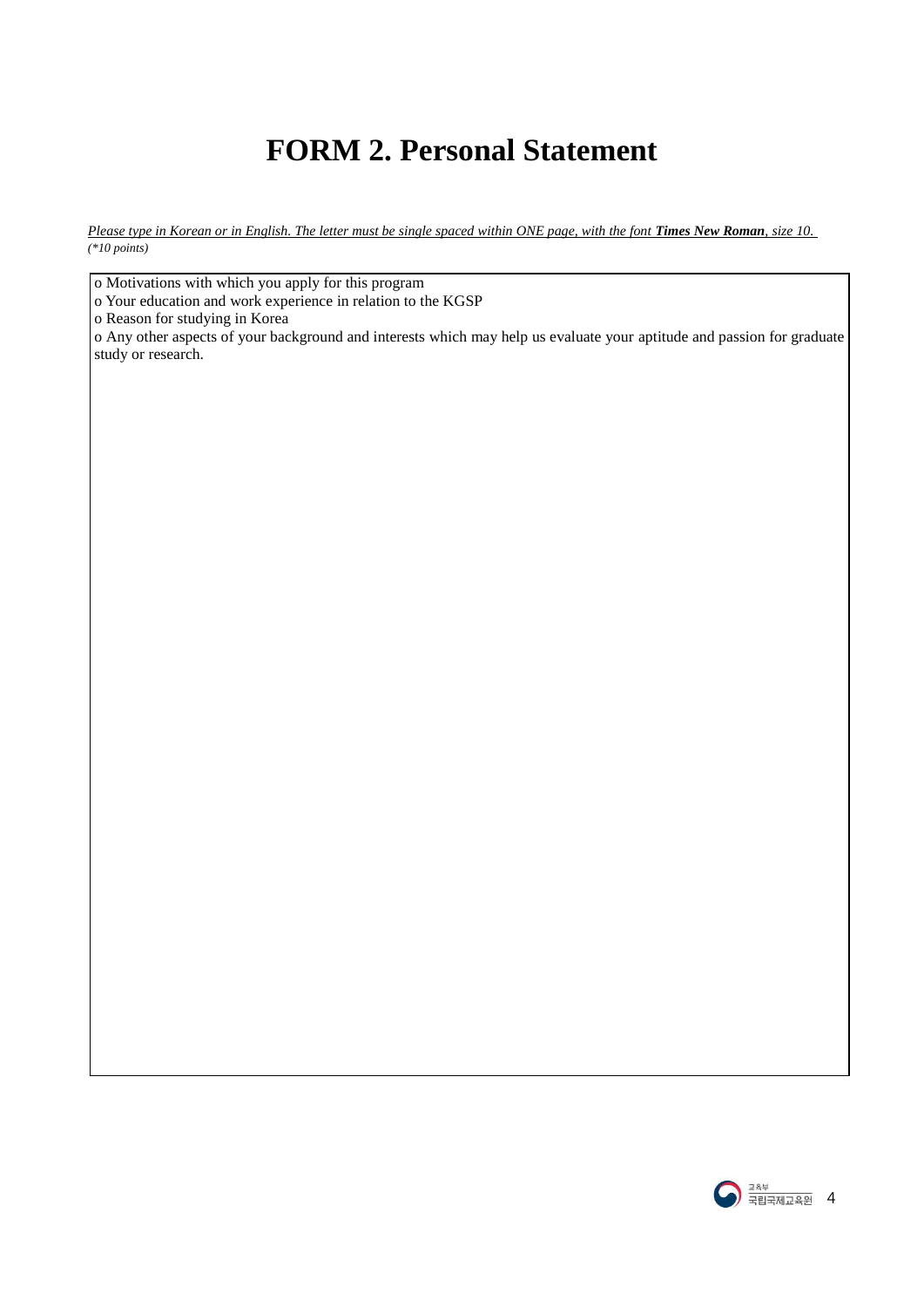## **FORM 3. Statement of Purpose**

*This form is required for applicants in the Master's or Doctoral program ONLY.* 

*Please type in Korean or in English. The statement of purpose must be single spaced with no more than TWO pages, with the font Times New Roman, size 10. (\*10 points)*

| Goal of study &<br>Study Plan      | o Goal of study, title or subject of research, and detailed study plan |
|------------------------------------|------------------------------------------------------------------------|
|                                    |                                                                        |
|                                    |                                                                        |
|                                    |                                                                        |
|                                    |                                                                        |
|                                    |                                                                        |
|                                    |                                                                        |
|                                    |                                                                        |
|                                    |                                                                        |
| $\quad$ Future Plan<br>after Study | o Future plan in Korea or another country after study in Korea         |
|                                    |                                                                        |
|                                    |                                                                        |
|                                    |                                                                        |
|                                    |                                                                        |
|                                    |                                                                        |
|                                    |                                                                        |
|                                    |                                                                        |
|                                    |                                                                        |
|                                    |                                                                        |
|                                    |                                                                        |

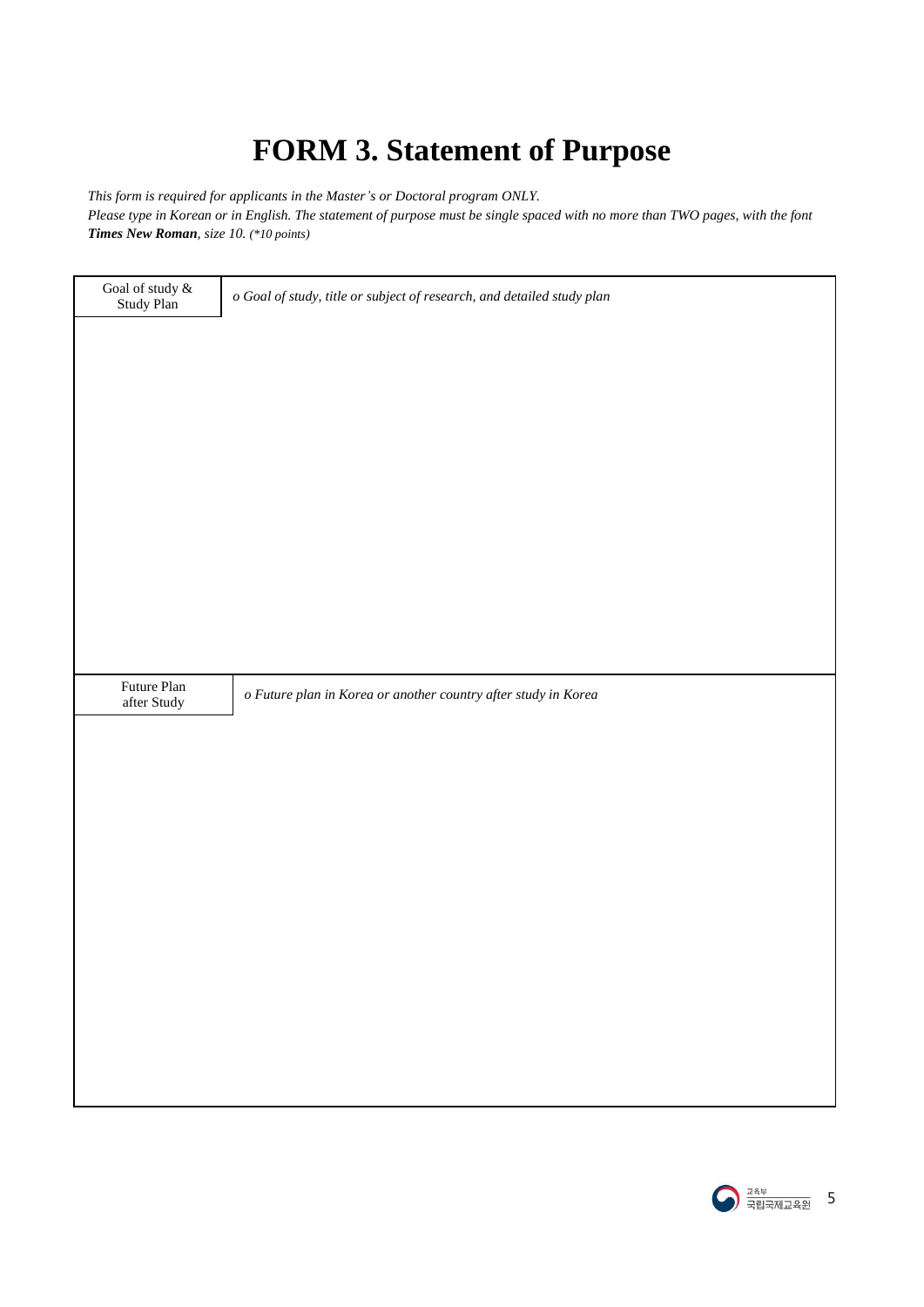## **FORM 4. Research Proposal**

*This form is required for the Research Program applicants ONLY.* 

*Please type in Korean or in English. Please write in as much detail as possible, not exceeding FIVE pages, single-spaced, with the font Times New Roman, in size 10. (\*10 points)*

| $\blacksquare$<br>Research Topic    |
|-------------------------------------|
|                                     |
|                                     |
| $\blacksquare$ Research Objectives  |
|                                     |
|                                     |
| Detailed Research Plan              |
|                                     |
|                                     |
|                                     |
| $\blacksquare$ Research Methodology |
|                                     |
|                                     |
| Expected Results of the Research    |
|                                     |
|                                     |
| $\blacksquare$ Research Timetable   |
|                                     |
|                                     |
|                                     |

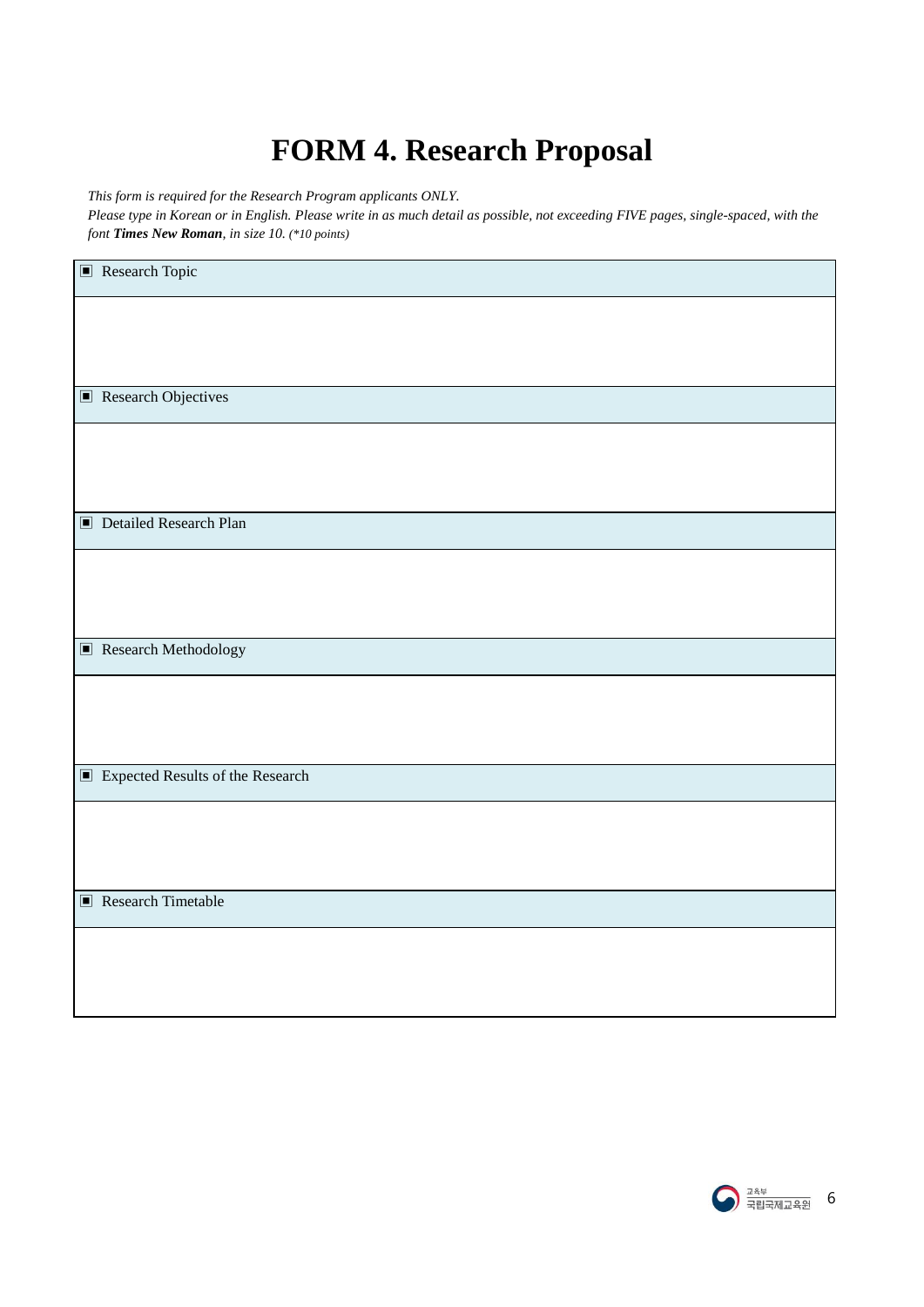### **FORM 5. Letter of Recommendation**

**To the applicant**: Please fill in your name and the other required information below. In turn, deliver or email this form to the person who will write this letter. **NOTE:** Request your recommender to seal his or her letter of recommendation in an official envelope and sign across the back flap upon completion. Recommendation letters that are not sealed and signed will not be accepted.

#### **Confidential**

| Name of Applicant: (Surname)         | (Given Name)         |               |
|--------------------------------------|----------------------|---------------|
|                                      |                      |               |
| Desired Degree Program: □ □ Master's | $\boxtimes$ Doctoral | Research<br>⊠ |

Desired Major:

l,

**To the recommender**: The person named above has applied for the 'Korean Government Scholarship Program'. We ask for your assistance, and would appreciate your frank and candid appraisal of the applicant.

#### *\* Please type or print clearly using black ink.*

1. How long have you known the applicant and in what relationship?

Please assess the applicant's qualities in the evaluation table given below. Rate the applicant compared to other classmates who are/were in the same school year with him/her.

| Classification                   | Truly<br>Exceptional | Excellent | Very Good | Good       | <b>Below Average</b> | N/A |
|----------------------------------|----------------------|-----------|-----------|------------|----------------------|-----|
|                                  | Top 2%               | Top 10%   | Top 25%   | Middle 50% | Lower 25%            |     |
| Academic Achievement             |                      |           |           |            |                      |     |
| <b>Future Academic Potential</b> |                      |           |           |            |                      |     |
| Integrity                        |                      |           |           |            |                      |     |
| Responsibility/Independence      |                      |           |           |            |                      |     |
| Creativity/Originality           |                      |           |           |            |                      |     |
| <b>Communication Skills</b>      |                      |           |           |            |                      |     |
| Interpersonal skills             |                      |           |           |            |                      |     |
| Leadership                       |                      |           |           |            |                      |     |

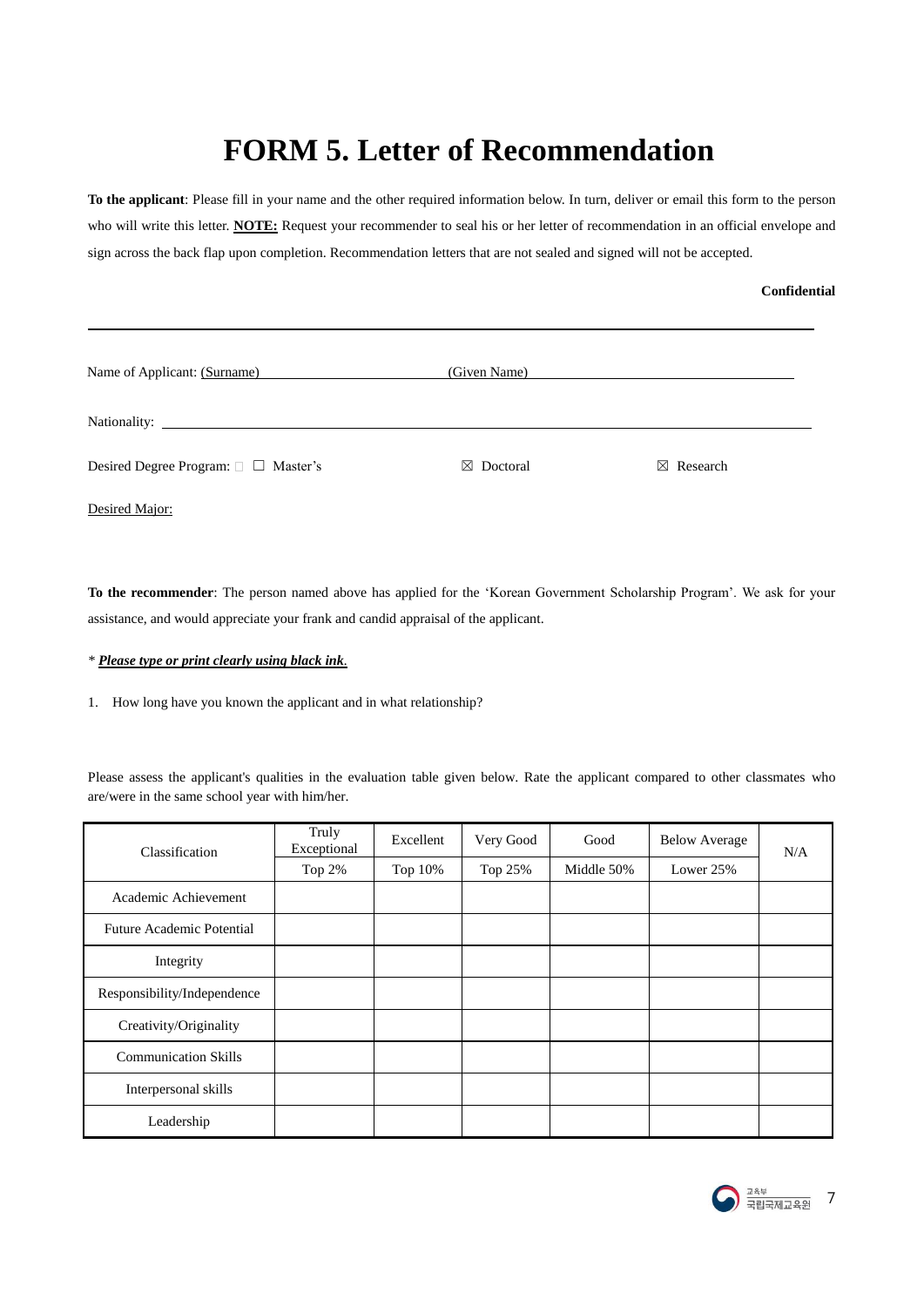1. What do you consider to be the applicant's strengths?

2. What do you consider to be the applicant's weaknesses?

3. How well do you think the applicant has thought out plans for graduate study?

4. Please comment on the applicant's performance record, potential, or personal qualities which you believe would be helpful in considering the applicant's application for the proposed degree program.

|                      | Recommender's Name                                                                                                                                                                                                                   | Date                              |  |
|----------------------|--------------------------------------------------------------------------------------------------------------------------------------------------------------------------------------------------------------------------------------|-----------------------------------|--|
|                      | Recommender's Signature                                                                                                                                                                                                              |                                   |  |
|                      | Position or Title:                                                                                                                                                                                                                   |                                   |  |
|                      | University (Institution): <u>contract the contract of the contract of the contract of the contract of the contract of the contract of the contract of the contract of the contract of the contract of the contract of the contra</u> |                                   |  |
|                      | Address: No. 2016. The contract of the contract of the contract of the contract of the contract of the contract of the contract of the contract of the contract of the contract of the contract of the contract of the contrac       |                                   |  |
|                      |                                                                                                                                                                                                                                      |                                   |  |
|                      |                                                                                                                                                                                                                                      | (zip-code:<br>$\omega_{\rm{max}}$ |  |
| Tel: $\qquad \qquad$ |                                                                                                                                                                                                                                      |                                   |  |

**Please return this form sealed in an official envelope and signed across the back to the applicant. We greatly appreciate your timeliness regarding this letter for your recommendee.**

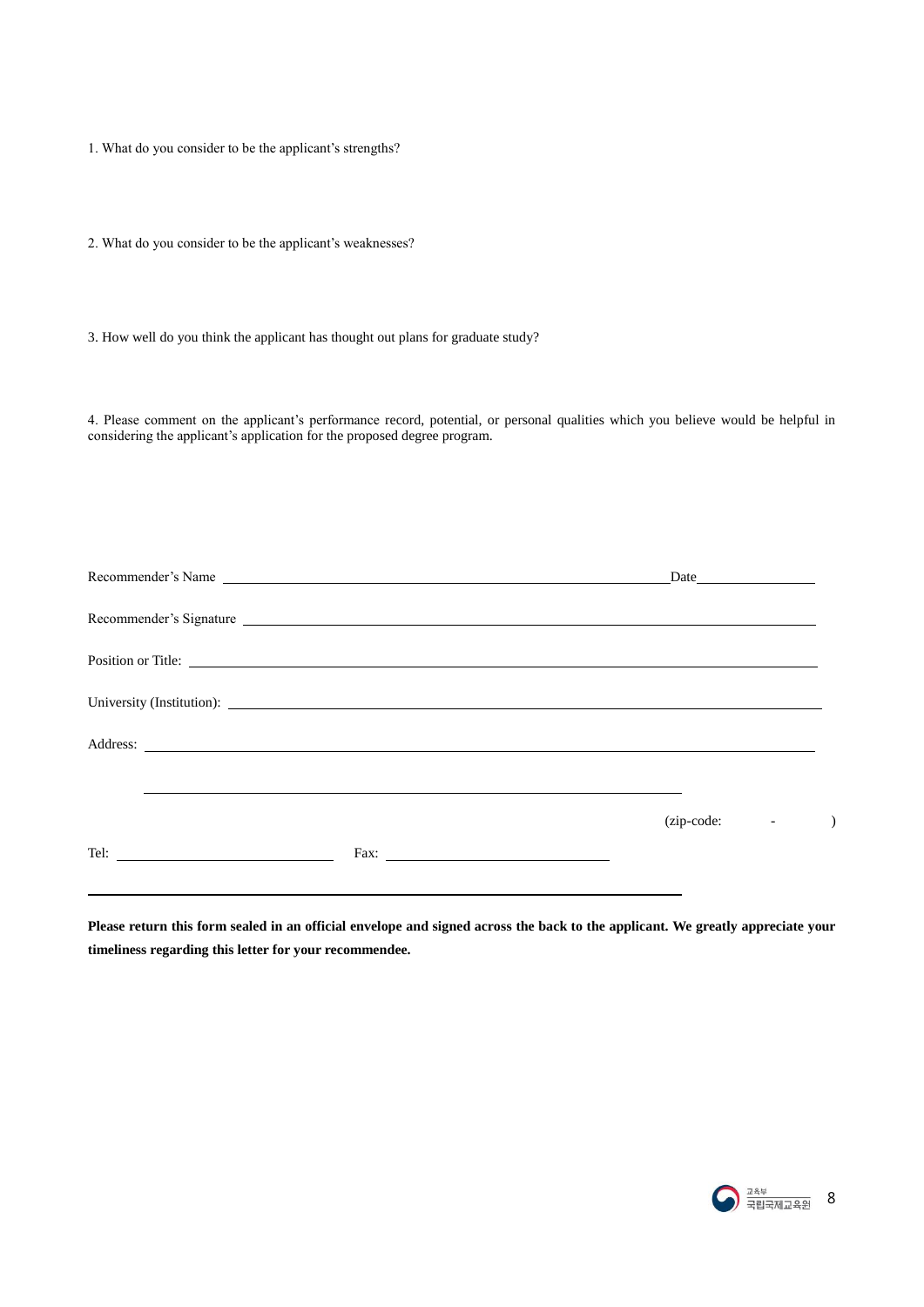### **FORM 6. Letter of Invitation**

*This form is required for the Research Program applicants ONLY and must be completed by the staff or faculty of the inviting university.* 

|                                 |                                                                                                                                                                                                                                                                                                                                                                                      | A. Applicant Information     |  |
|---------------------------------|--------------------------------------------------------------------------------------------------------------------------------------------------------------------------------------------------------------------------------------------------------------------------------------------------------------------------------------------------------------------------------------|------------------------------|--|
| <b>Full Name</b>                |                                                                                                                                                                                                                                                                                                                                                                                      |                              |  |
| Nationality                     |                                                                                                                                                                                                                                                                                                                                                                                      | Final Degree                 |  |
| Current<br>Affiliation          |                                                                                                                                                                                                                                                                                                                                                                                      | <b>Current Position</b>      |  |
|                                 |                                                                                                                                                                                                                                                                                                                                                                                      | <b>B.</b> Invitation Details |  |
| Period of<br>Invitation         |                                                                                                                                                                                                                                                                                                                                                                                      | Department                   |  |
| Professor                       |                                                                                                                                                                                                                                                                                                                                                                                      | (signature)                  |  |
| <b>Research Plan</b>            | * Please briefly describe the applicant's research topic and plan.                                                                                                                                                                                                                                                                                                                   |                              |  |
| University's<br>Support<br>Plan | 1. Please check all that applies:<br>Participation in our university's research project;<br>ப<br>Support for coursework, as in auditing a course;<br>Personal research office<br>$\Box$<br>Access to the university's library<br>ப<br>Financial support for attending academic conferences<br>⊔<br>On-campus accommodation<br>ш<br>Other<br>$\perp$<br>2. University Support Details |                              |  |

I hereby confirm that our university(institution) will invite the above person as a research program scholar under the Korean Government Scholarship Program.

Date*: February 1, 2018*

President University

*(Official Seal)*

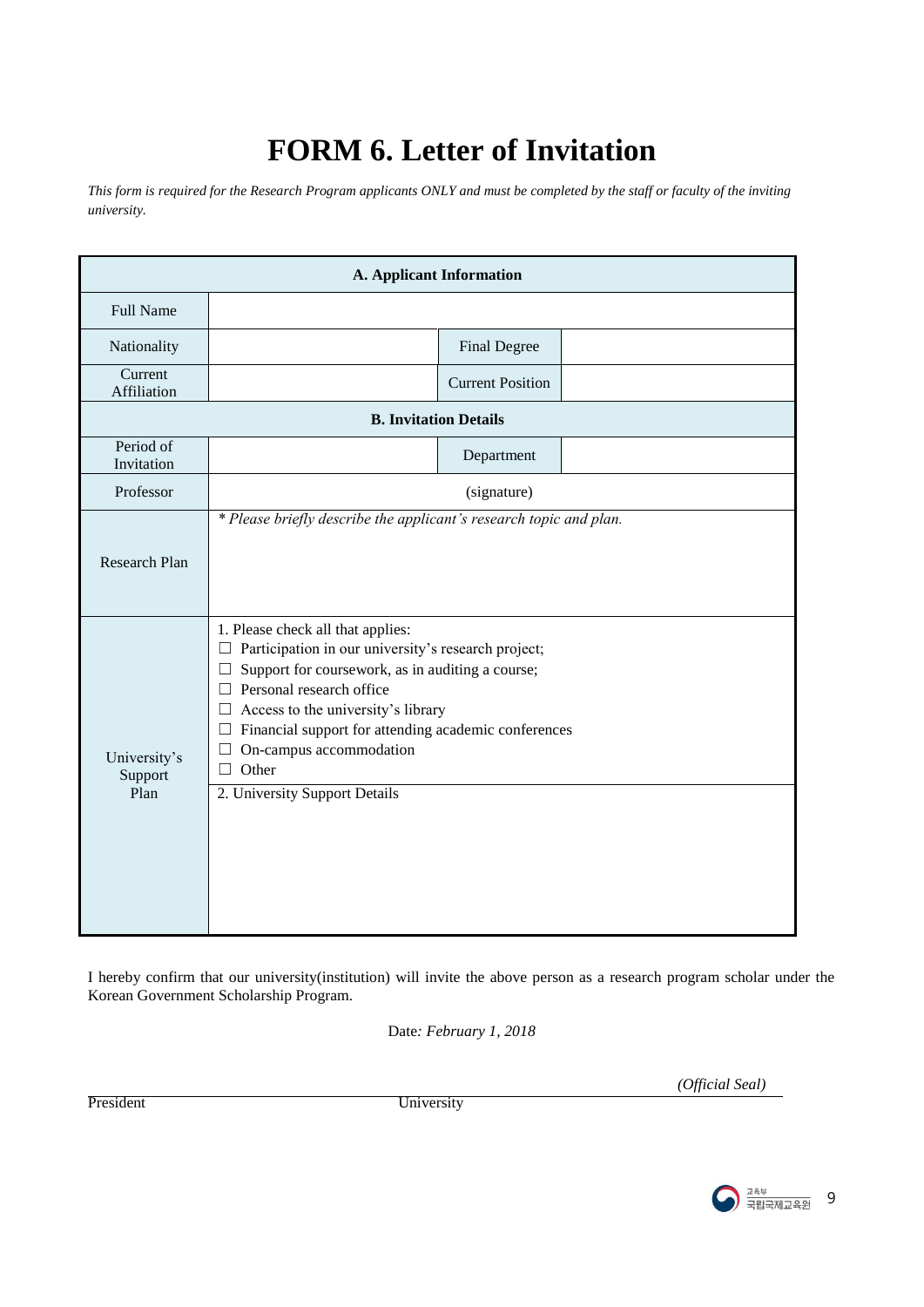# **FORM 7.KGSP Applicant Pledge**

| As an applicant for the 2018 Korean Government Scholarship Program (KGSP) for Graduate<br>Degree, I pledge to abide by the followings;                                                |        |  |  |  |  |  |
|---------------------------------------------------------------------------------------------------------------------------------------------------------------------------------------|--------|--|--|--|--|--|
| Please read each article and check the box below                                                                                                                                      |        |  |  |  |  |  |
| All documents I submitted to NIIED are true;<br>(1)                                                                                                                                   | □      |  |  |  |  |  |
| I will abide by all the Korean laws and ordinances;<br>(2)                                                                                                                            | $\Box$ |  |  |  |  |  |
| I will respect and uphold the values of the Korean culture and society;<br>(3)                                                                                                        | $\Box$ |  |  |  |  |  |
| I will fulfill my responsibilities as a KGSP scholar to the best of my abilities;<br>(4)                                                                                              | $\Box$ |  |  |  |  |  |
| I will not participate in any form of political activities;<br>(5)                                                                                                                    | $\Box$ |  |  |  |  |  |
| (such as organizing or joining a political party, attending political meetings, publishing articles                                                                                   |        |  |  |  |  |  |
| and declarations, and organizing or participating in political demonstrations)                                                                                                        |        |  |  |  |  |  |
| I will maintain financial integrity at a personal level;<br>(6)                                                                                                                       | $\Box$ |  |  |  |  |  |
| I accept NIIED's decision concerning graduate degree, research program and the Korean<br>(7)                                                                                          |        |  |  |  |  |  |
| language program;                                                                                                                                                                     | $\Box$ |  |  |  |  |  |
| I understand it is not permitted to change the university, either for the Korean language<br>(8)                                                                                      |        |  |  |  |  |  |
| program or for the degree and research program;                                                                                                                                       | $\Box$ |  |  |  |  |  |
| I will observe the regulations of NIIED and the university; and<br>(9)                                                                                                                | □      |  |  |  |  |  |
| (10) I give permission to NIIED to use my personal information for KGSP                                                                                                               | $\Box$ |  |  |  |  |  |
| I confirm that I read all of the above conditions. I also understand that the violation of any<br>one of the above might result in the suspension or cancellation of the scholarship. |        |  |  |  |  |  |
| Date (YYYY/ MM/ DD):                                                                                                                                                                  |        |  |  |  |  |  |
| Applicant's Name:<br>(signature)                                                                                                                                                      |        |  |  |  |  |  |

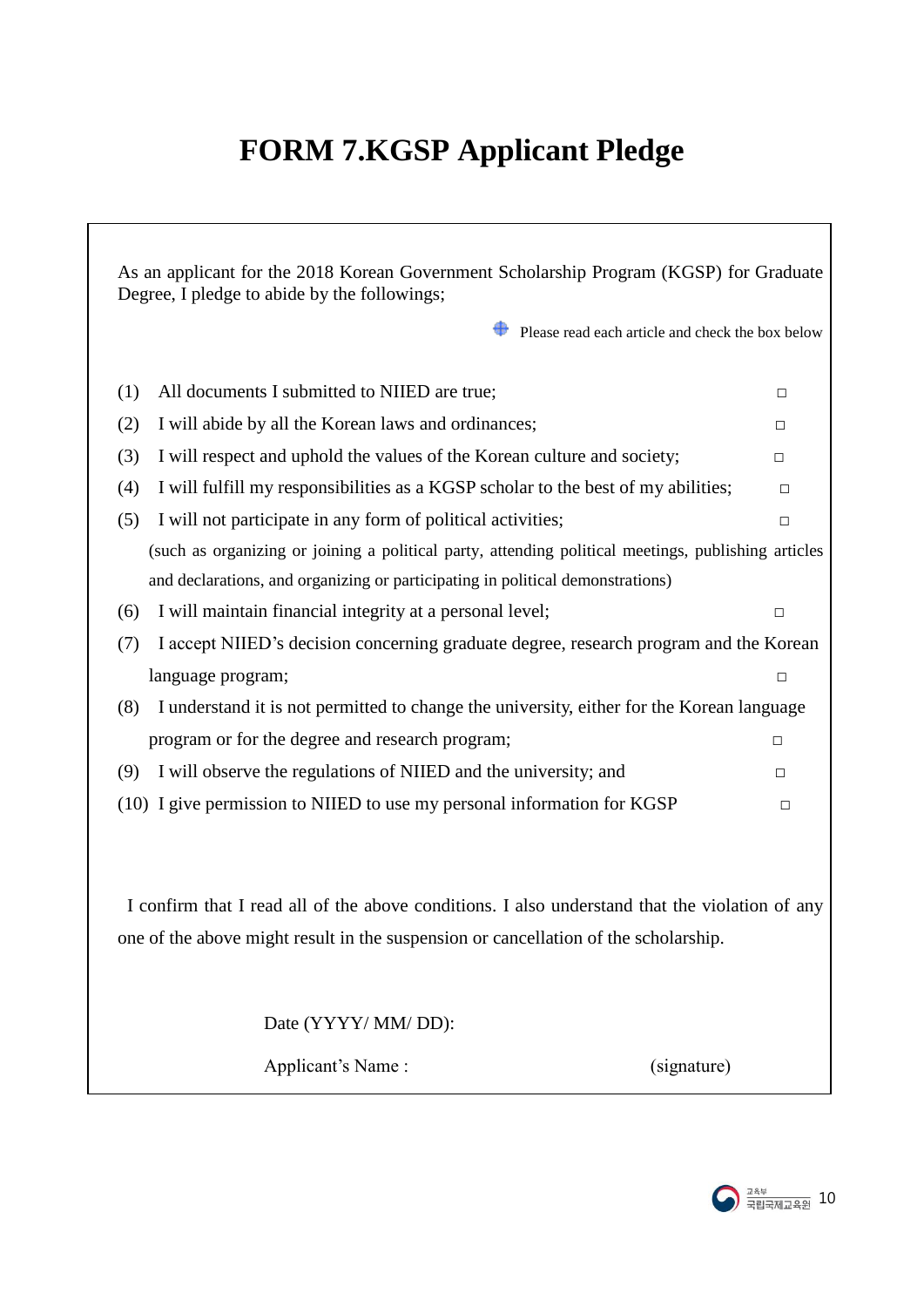## **FORM 8. PERSONAL MEDICAL ASSESSMENT**

*Attention!* Applicants are not required to undergo an authorized medical exam before passing the 2<sup>nd</sup> Selection with NIIED. The successful candidates of the  $2<sup>nd</sup>$  round of selection, however, must get the comprehensive medical examinations from a licensed physician or a doctor (including TBPE drug test\*\* etc) in accordance with the requirements of the Korea Immigration Service and the KGSP. If the results show that the applicant is unfit to study and live overseas more than 3 years, he/she may be disqualified.

\*\*The TBPE (tetrabromophenolphthalein ethyl ester) drug tests are for evaluating past usage of stimulant drugs.

| Gender                             | Male $\Box$ Female                                                                                                                                                                              | <b>HEIGHT</b> |                | cm | <b>WEIGHT</b>          | kg |
|------------------------------------|-------------------------------------------------------------------------------------------------------------------------------------------------------------------------------------------------|---------------|----------------|----|------------------------|----|
|                                    | <b>QUESTION</b>                                                                                                                                                                                 | <b>YES</b>    | N <sub>O</sub> |    | IF YES, PLEASE EXPLAIN |    |
| STDs)?                             | Have you ever had an infectious disease that posed a risk to<br>public health (such as, but not limited to, tuberculosis and                                                                    |               |                |    |                        |    |
| Do you have allergies?             |                                                                                                                                                                                                 |               |                |    |                        |    |
| Do you have hyper tension?         |                                                                                                                                                                                                 |               |                |    |                        |    |
| Do you have diabetes?              |                                                                                                                                                                                                 |               |                |    |                        |    |
| Do you have any type of Hepatitis? |                                                                                                                                                                                                 |               |                |    |                        |    |
| report.)                           | Have you ever suffered from or been treated for depression,<br>anxiety, or any other mental or mood disorder? (If you have<br>received treatment, please explain and attach an official medical |               |                |    |                        |    |
|                                    | Have you ever been addicted to alcohol?                                                                                                                                                         |               |                |    |                        |    |
|                                    | Have you ever abused any narcotic, stimulant, hallucinogen or<br>other substance, either legally or illegally?                                                                                  |               |                |    |                        |    |
|                                    | Have you been hospitalized in the last two (2) years?                                                                                                                                           |               |                |    |                        |    |
| five $(5)$ years?                  | Have you had any serious injury, ailment or sickness in the last                                                                                                                                |               |                |    |                        |    |
|                                    | Do you have any visual or hearing impairment?                                                                                                                                                   |               |                |    |                        |    |
|                                    | Do you have any physical disabilities?                                                                                                                                                          |               |                |    |                        |    |
|                                    | Do you have any cognitive/mental disabilities?                                                                                                                                                  |               |                |    |                        |    |
|                                    | Are you taking any prescribed medication?                                                                                                                                                       |               |                |    |                        |    |
| Are you on a special diet?         |                                                                                                                                                                                                 |               |                |    |                        |    |
| Are you pregnant?                  |                                                                                                                                                                                                 |               |                |    |                        |    |

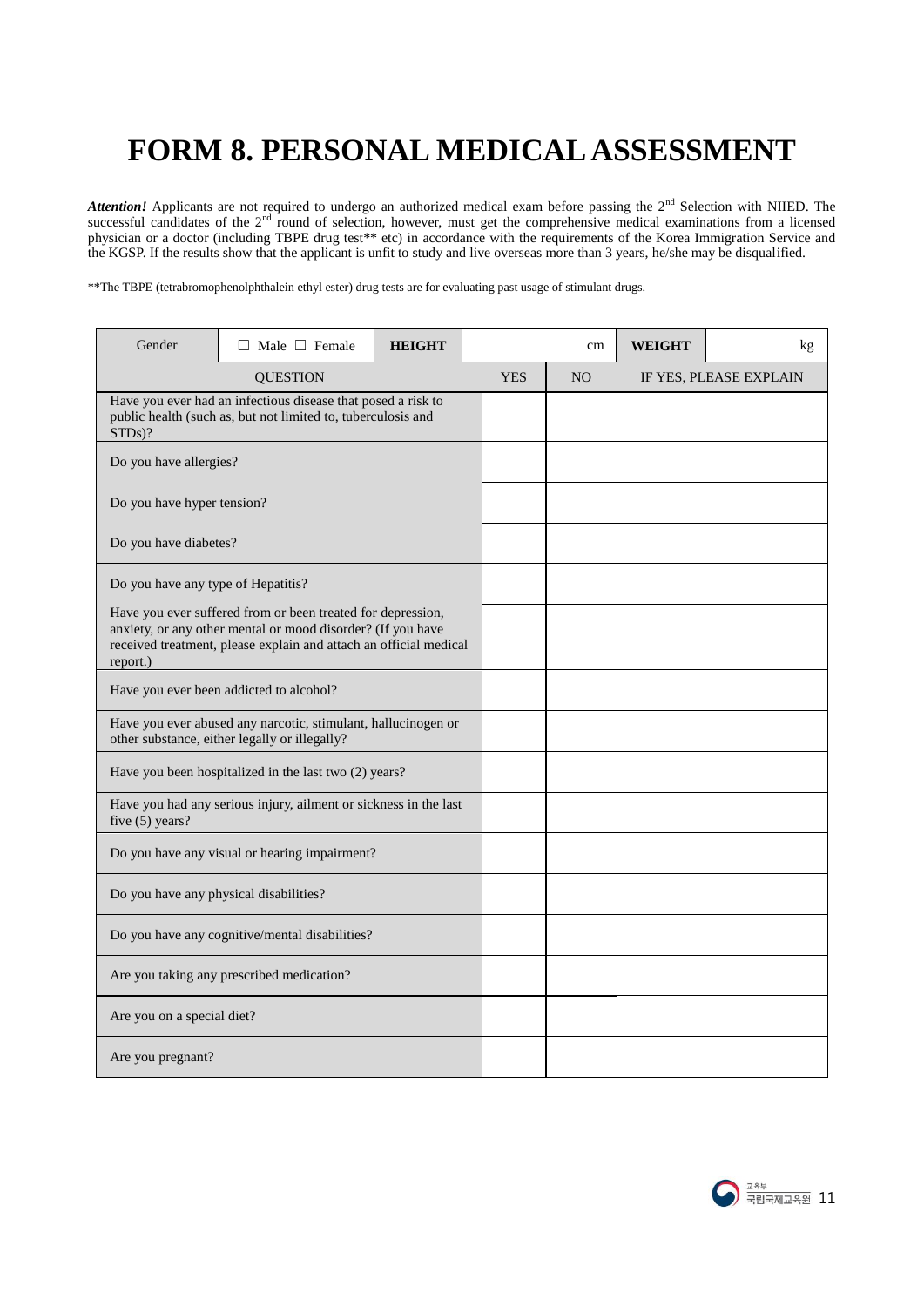| 4.0 Scale           | 4.3 Scale        | 4.5 Scale        | 5.0 Scale        | <b>100 Points Scale</b> |
|---------------------|------------------|------------------|------------------|-------------------------|
| $3.97 - 4.0$        | $4.26 \sim 4.3$  | $4.46 \sim 4.5$  | $4.95 \sim 5.00$ | 100                     |
| $3.92 \approx 3.96$ | $4.22 \div 4.25$ | $4.41 \sim 4.45$ | $4.90 \sim 4.94$ | 99                      |
| $3.88 \sim 3.91$    | $4.17 - 4.21$    | $4.36 \sim 4.40$ | $4.84 \sim 4.89$ | 98                      |
| $3.84 \sim 3.87$    | $4.12 - 4.16$    | $4.31 - 4.35$    | $4.79 \sim 4.83$ | 97                      |
| $3.80 - 3.83$       | $4.08 \sim 4.11$ | $4.26 \sim 4.30$ | $4.73 \sim 4.78$ | 96                      |
| $3.75 \sim 3.79$    | $4.03 \sim 4.07$ | $4.21 - 4.25$    | $4.68 \sim 4.72$ | 95                      |
| $3.71 - 3.74$       | $3.98 \sim 4.02$ | $4.16 - 4.20$    | $4.62 \sim 4.67$ | 94                      |
| $3.67 - 3.70$       | $3.93 \sim 3.97$ | $4.11 - 4.15$    | $4.57 \sim 4.61$ | 93                      |
| $3.62 \approx 3.66$ | $3.89 - 3.92$    | $4.06 \sim 4.10$ | $4.51 - 4.56$    | 92                      |
| $3.58 \sim 3.61$    | $3.84 - 3.88$    | $4.01 - 4.05$    | $4.45 \sim 4.50$ | 91                      |
| $3.49 \sim 3.57$    | $3.75 \sim 3.83$ | $3.91 - 4.00$    | $4.34 \sim 4.44$ | 90                      |
| $3.41 - 3.48$       | $3.65 \sim 3.74$ | $3.81 - 3.90$    | $4.23 \sim 4.33$ | 89                      |
| $3.32 \sim 3.40$    | $3.56 \sim 3.64$ | $3.71 - 3.80$    | $4.12 - 4.22$    | 88                      |
| $3.24 \sim 3.31$    | $3.46 \sim 3.55$ | $3.61 - 3.70$    | $4.01 - 4.11$    | 87                      |
| $3.15 - 3.23$       | $3.37 \sim 3.45$ | $3.51 - 3.60$    | $3.90 - 4.00$    | 86                      |
| $3.07 - 3.14$       | $3.27 - 3.36$    | $3.41 - 3.50$    | $3.79 - 3.89$    | 85                      |
| $2.98 - 3.06$       | $3.18 \sim 3.26$ | $3.31 - 3.40$    | $3.68 \sim 3.78$ | 84                      |
| $2.90 \sim 2.97$    | $3.09 - 3.17$    | $3.21 - 3.30$    | $3.57 - 3.67$    | 83                      |
| $2.81 - 2.89$       | $2.99 - 3.08$    | $3.11 - 3.20$    | $3.45 \sim 3.56$ | 82                      |
| $2.72 \sim 2.80$    | $2.90 - 2.98$    | $3.01 - 3.10$    | $3.34 \sim 3.44$ | 81                      |
| $2.64 \sim 2.71$    | $2.80 - 2.89$    | $2.91 - 3.00$    | $3.23 - 3.33$    | 80                      |

# **Appendix A. GPA Conversion Table**

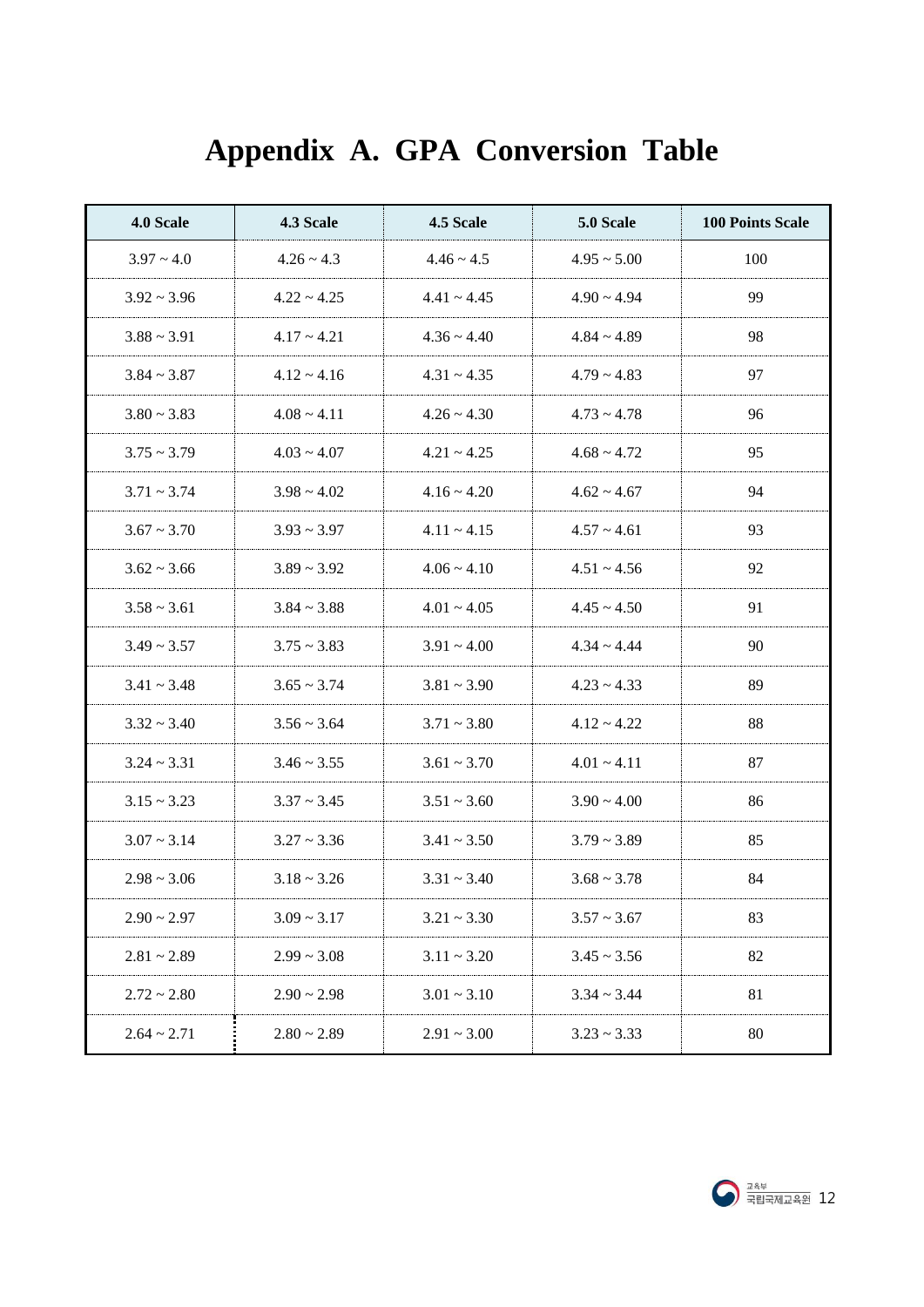### **Appendix B. Contact Information of the Korean Embassies**

| No. | County/Region             | Office                                                     | Phone                      | Fax                     | Email                                       |
|-----|---------------------------|------------------------------------------------------------|----------------------------|-------------------------|---------------------------------------------|
| 1   | Afghanistan               | Embassy of the Republic of<br>Korea in Afghanistan         | 93-20-210-2481             | 93-20-210-2725          | kabul@mofa.go.kr                            |
| 2   | Albania                   | Embassy of the Republic of<br>Korea in Greece              | 30-210-698-4080            | 30-210-698-4082         | gremb@mofa.go.kr                            |
| 3   | Algeria                   | Embassy of the Republic of<br>Korea in Algeria             | 213-21-54-65-55            | 213-21-54-60-70         | koemal@mofa.go.kr                           |
| 4   | Angola                    | Embassy of the Republic of<br>Korea in Angola              | 244-222-006-067            | 244-222-006-066         | korembassy_angola@mofa.<br>go.kr            |
| 5   | Argentina                 | Embassy of the Republic of<br>Korea in Argentina           | 54-11-4802-8062            | 54-11-4803-6993         | argentina@mofa.go.kr                        |
| 6   | Armenia                   | Embassy of the Republic of<br>Korea in Russia              | 7-495-783-2727             | 7-495-783-2777;<br>2797 | embru@mofa.go.kr                            |
| 7   | Australia                 | Embassy of the Republic of<br>Korea in Australia           | 61-2-6270-4100             | 61-2-6273-4839          | australia@mofa.go.kr                        |
| 8   | Austria                   | Embassy of the Republic of<br>Korea in Austria             | 43-1-478-1991              | 43-1-478-1013           | mail@koreaemb.at                            |
| 9   | Azerbaijan                | Embassy of the Republic of<br>Korea in Azerbaijan          | 994-12-596-7901            | 994-12-596-7904         | azeremb@mofa.go.kr                          |
| 10  | <b>Bahamas</b>            | Embassy of the Republic of<br>Korea in Dominican Republic  | 1-809-482-6505             | 1-809-482-6504          | embcod@mofa.go.kr                           |
| 11  | Bahrain                   | Embassy of the Republic of<br>Korea in Bahrain             | 973-1753-1120              | 973-1753-1140,<br>0577  | koreanembassy.bahrain@g<br>mail.com         |
| 12  | Bangladesh                | Embassy of the Republic of<br>Korea in Bangladesh          | 880-2-881-<br>2088~90      | 880-2-882-3871          | embdhaka@mofa.go.kr                         |
| 13  | <b>Barbados</b>           | Embassy of the Republic of<br>Korea in Trinidad and Tobago | $1-868-622-9081;$<br>1069  | 1-868-628-8745          | trinidad@mofa.go.kr,<br>koremb.tt@gmail.com |
| 14  | <b>Belarus</b>            | Embassy of the Republic of<br>Korea in Belarus             | 375-17-306-<br>$0147 - 9$  | 375-17-306-0160         | belemb@mofa.go.kr                           |
| 15  | Belgium                   | Embassy of the Republic of<br>Korea in Belgium             | 32-2-675-5777              | 32-2-675-5221           | eukorea@mofa.go.kr                          |
| 16  | Benin                     | Embassy of the Republic of<br>Korea in Ghana               | 233-30-277-6157            | 233-30-277-2313         | ghana@mofa.go.kr                            |
| 17  | <b>Bolivia</b>            | Embassy of the Republic of<br>Korea in Bolivia             | $591 - 2 - 211 - 0361 - 3$ | 591-2-211-0365          | coreabolivia@mofa.go.kr                     |
| 18  | Bosnia and<br>Herzegovina | Embassy of the Republic of<br>Korea in Croatia             | 385-1-4821-282             | 385-1-482-1274          | croatia@mofa.go.kr                          |
| 19  | <b>Botswana</b>           | Embassy of the Republic of<br>Korea in South Africa        | 27-12-460-2508             | 27-12-460-1158          | embsa@mofa.go.kr                            |
| 20  | Brazil                    | Embassy of the Republic of<br>Korea in Brazil              | 55-61-3321-2500            | 55-61-3321-2508         | emb-br@mofa.go.kr                           |
| 21  | <b>Brunei</b>             | Embassy of the Republic of<br>Korea in Brunei              | 673-233-0248               | 673-233-0254            | brunei@mofa.go.kr                           |
| 22  | Bulgaria                  | Embassy of the Republic of<br>Korea in Bulgaria            | 359-2-971-2181             | 359-2-971-3388          | korean-<br>embassy@mofa.go.kr               |
| 23  | Burkina Faso              | Embassy of the Republic of<br>Korea in Cote d'Ivoire       | 225-2248-<br>6701;6703     | 225-2248-6757           | ambcoabj@mofa.go.kr                         |
| 24  | Burundi                   | Embassy of the Republic of<br>Korea in Rwanda              | 250-252-577-577            | 250-252-572-127         | koremb-<br>rwanda@hotmail.com               |
| 25  | Cambodia                  | Embassy of the Republic of<br>Korea in Cambodia            | 855-23-211-900             | 855-23-219 200          | cambodia@mofa.go.kr                         |
| 26  | Canada                    | Embassy of the Republic of<br>Korea in Canada              | 1-613-244-5010             | 1-613-244-5034          | canada@mofa.go.kr                           |
| 27  | Chile                     | Embassy of the Republic of<br>Korea in Chile               | 56-2-2228-4214             | 56-2-2206-2355          | embajadadecoreaenchile@<br>gmail.com        |

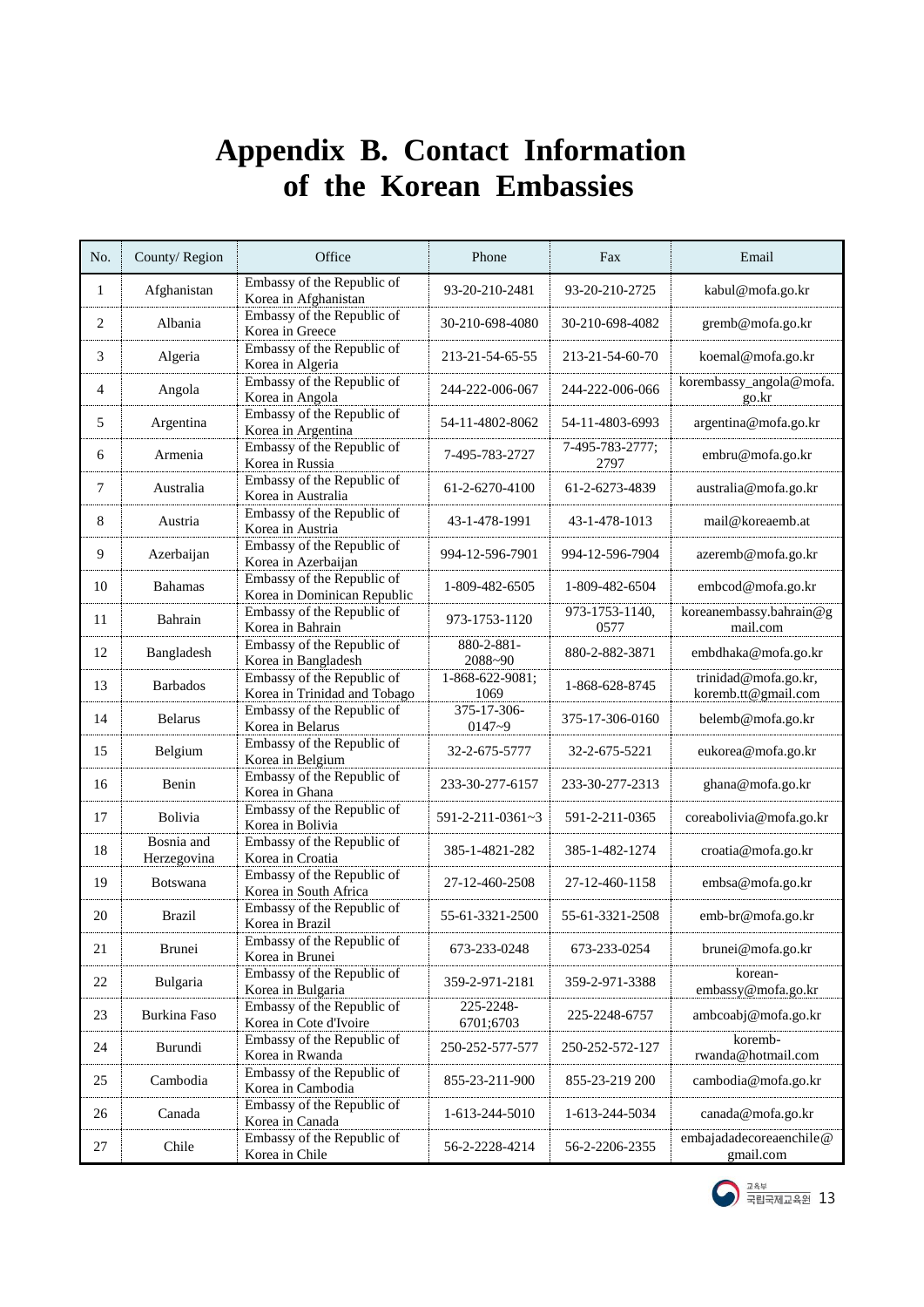| No. | County/Region                    | Office                                                    | Phone                            | Fax                   | Email                                        |
|-----|----------------------------------|-----------------------------------------------------------|----------------------------------|-----------------------|----------------------------------------------|
| 28  | China                            | Embassy of the Republic of<br>Korea in China              | 86-10-8531-0700                  | 86-10-8531-0726       | chinaconsul@mofa.go.kr                       |
| 29  | Colombia                         | Embassy of the Republic of<br>Korea in Colombia           | 571-616-7200                     | 571-610-0338          | embacorea@mofa.go.kr                         |
| 30  | Comoros                          | Embassy of the Republic of<br>Korea in Kenya              | 254-20-361-5000                  | 254-20-374-1337       | emb-ke@mofa.go.kr                            |
| 31  | Congo, Democratic<br>Republic of | Embassy of the Republic of<br>Korea in DR Congo           | $243 - 1 - 503 - 5001 - 4$       | 243-1-505-0005        | amb-congo@mofa.go.kr                         |
| 32  | Congo, Republic of               | Embassy of the Republic of<br>Korea in DR Congo           | 243-1-503-5001~4                 | 243-1-505-0005        | amb-congo@mofa.go.kr                         |
| 33  | Costa Rica                       | Embassy of the Republic of<br>Korea in Costa Rica         | 506-2220-3160                    | 506-2220-3168         | koco@mofa.go.kr                              |
| 34  | Cote d'Ivoire                    | Embassy of the Republic of<br>Korea in Cote d'Ivoire      | 225-2248-6701;<br>6703           | 225-2248-6757         | ambcoabj@mofa.go.kr                          |
| 35  | Croatia                          | Embassy of the Republic of<br>Korea in Croatia            | 385-1-4821-282                   | 385-1-482-1274        | croatia@mofa.go.kr                           |
| 36  | Czech Republic                   | Embassy of the Republic of<br>Korea in Czech Republic     | 420-234-090-411                  | 420-234-090-450       | czech@mofa.go.kr                             |
| 37  | Denmark                          | Embassy of the Republic of<br>Korea in Denmark            | 45-39-46-04-00                   | 45-39-46-04-22        | korembdk@mofa.go.kr                          |
| 38  | Djibouti                         | Embassy of the Republic of<br>Korea in Ethiopia           | 251-11-3-72-81-<br>$11 - 14$     | 251-11-3-72-81-<br>15 | ethiopia@mofa.go.kr                          |
| 39  | Dominican<br>Republic            | Embassy of the Republic of Korea<br>in Dominican Republic | 1-809-482-6505                   | 1-809-482-6504        | embcod@mofa.go.kr                            |
| 40  | Ecuador                          | Embassy of the Republic of<br>Korea in Ecuador            | $593 - 2 - 290 - 9227$ ~<br>9229 | 593-2250-1190         | ecuador@mofa.go.kr                           |
| 41  | Egypt                            | Embassy of the Republic of<br>Korea in Egypt              | 20-2-3761-1234~7                 | 20-2-3761-1238        | egypt@mofa.go.kr                             |
| 42  | El Salvador                      | Embassy of the Republic of<br>Korea in El Salvador        | 503-2263-9145                    | 503-2263-0783         | embcorea@mofa.go.kr                          |
| 43  | Equatorial<br>Guinea             | Embassy of the Republic of<br>Korea in Equatorial Guinea  | 240-333-890-775                  |                       | malabo@mofa.go.kr                            |
| 44  | Estonia                          | Embassy of the Republic of<br>Korea in Finland            | 358-9-251-5000                   | 358-9-2515-0055       | korembfi@mofa.go.kr                          |
| 45  | Ethiopia                         | Embassy of the Republic of<br>Korea in Ethiopia           | 251-11-3-72-81-<br>$11 - 14$     | 251-11-3-72-81-<br>15 | ethiopia@mofa.go.kr                          |
| 46  | Fiji                             | Embassy of the Republic of<br>Korea in Fiji               | 679-330-0977                     | 679-330-8059          | korembfj@mofa.go.kr                          |
| 47  | Finland                          | Embassy of the Republic of<br>Korea in Finland            | 358-9-251-5000                   | 358-9-2515-0055       | korembfi@mofa.go.kr                          |
| 48  | France                           | Embassy of the Republic of<br>Korea in France             | 33-01-4753-0101                  | 33-1-47-53-01-78      | con-fr@mofa.go.kr                            |
| 49  | Gabon                            | Embassy of the Republic of<br>Korea in Gabon              | 241-0173-4000                    | 241-0173-9905         | $g$ a b o n - a m b c o r e e@<br>mofa.go.kr |
| 50  | The Gambia                       | Embassy of the Republic of<br>Korea in Senegal            | 221-33-824-0672                  | 221-33-824-0695       | senegal@mofa.go.kr                           |
| 51  | Georgia                          | Embassy of the Republic of<br>Korea in Georgia            | 995-32-297-03-<br>18; 20         | 995-32-242-74-40      | georgia@mofa.go.kr                           |
| 52  | Germany                          | Consulate General of the<br>Republic of Korea in Bonn     | 49-228-943-790                   | 49-228-372-7894       | admin-bn@mofa.go.kr                          |
| 53  | Ghana                            | Embassy of the Republic of<br>Korea in Ghana              | 233-30-277-6157                  | 233-30-277-2313       | ghana@mofa.go.kr                             |
| 54  | Greece                           | Embassy of the Republic of<br>Korea in Greece             | 30-210-698-4080                  | 30-210-698-4082       | gremb@mofa.go.kr                             |
| 55  | Guatemala                        | Embassy of the Republic of<br>Korea in Guatemala          | 502-2382-4051                    | 502-2382-4057         | korembsy@mofa.go.kr,<br>embcor.gt@mofa.go.kr |
| 56  | Guyana                           | Embassy of the Republic of<br>Korea in Venezuela          | 58-212-954-1270                  | 58-212-954-0619       | venezuela@mofa.go.kr                         |
| 57  | Haiti                            | Embassy of the Republic of<br>Korea in Dominican Republic | 1-809-482-6505                   | 1-809-482-6504        | embcod@mofa.go.kr                            |

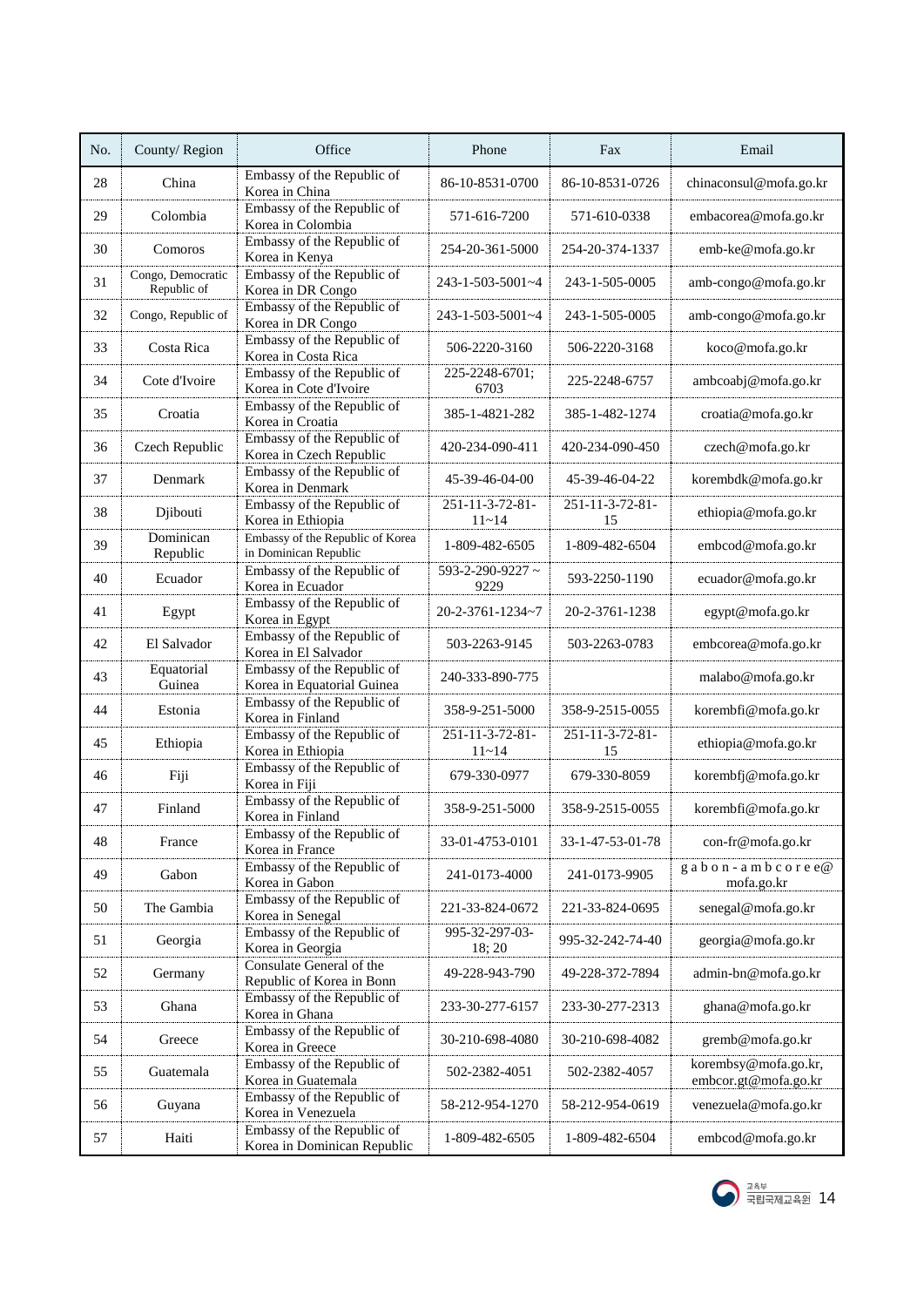| No. | County/Region   | Office                                                     | Phone                         | Fax                      | Email                     |
|-----|-----------------|------------------------------------------------------------|-------------------------------|--------------------------|---------------------------|
| 58  | Honduras        | Embassy of the Republic of<br>Korea in Honduras            | $504 - 2235 - 5561 - 3$       | 504-2235-5564            | coreaembajada@mofa.go.kr  |
| 59  | Hong Kong       | Consulate General of the Republic<br>of Korea in Hong Kong | 852-2529-4141                 | 852-2861-3699            | hkg-info@mofa.go.kr       |
| 60  | Hungary         | Embassy of the Republic of<br>Korea in Hungary             | 36-1-462-3080                 | 36-1-351-1182            | hungary@mofa.go.kr        |
| 61  | India           | Embassy of the Republic of<br>Korea in India               | 91-11-4200-7000               | 91-11-2688-4840          | india@mofa.go.kr          |
| 62  | Indonesia       | Embassy of the Republic of<br>Korea in Indonesia           | 62-21-2967-2555               | 62-21-2967-2556,<br>2557 | koremb_in@mofa.go.kr      |
| 63  | Iran            | Embassy of the Republic of<br>Korea in Iran                | 98-21-8805-<br>4900~4         | 98-21-8805-4899          | emb-ir@mofa.go.kr         |
| 64  | Iraq            | Embassy of the Republic of<br>Korea in Iraq                | 964-77-0725-2006              |                          | kembiraq@mofa.go.kr       |
| 65  | Ireland         | Embassy of the Republic of<br>Korea in Ireland             | 353-1-660 8800                | 353-1-660-8716           | irekoremb@mofa.go.kr      |
| 66  | Israel          | Embassy of the Republic of<br>Korea in Israel              | 972-9-951-0318                | 972-9-956-9853           | israel@mofa.go.kr         |
| 67  | Italy           | Embassy of the Republic of<br>Korea in Italy               | 39-06-8024-61                 | 39-06-8024-6259          | consul-it@mofa.go.kr      |
| 68  | Jamaica         | Embassy of the Republic of<br>Korea in Jamaica             | 1-876-924-2731                | 1-876-924-7325           | jamaica@mofa.go.kr        |
| 69  | Japan           | Embassy of the Republic of<br>Korea in Japan               | 81-3-6400-0643                | 81-3-3452-7426           | education_jp@mofa.go.kr   |
| 70  | Jordan          | Embassy of the Republic of<br>Korea in Jordan              | $962 - 6 - 593 - 0745 \sim 6$ | 962-6-593-0280           | jordan@mofa.go.kr         |
| 71  | Kazakhstan      | Consulate General of the<br>Republic of Korea in Almaty    | 7-727-291-0490                | 7-727-291-0399           | almakorea@mofa.go.kr      |
| 72  | Kenya           | Embassy of the Republic of<br>Korea in Kenya               | 254-20-361-5000               | 254-20-374-1337          | emb-ke@mofa.go.kr         |
| 73  | Kuwait          | Embassy of the Republic of<br>Korea in Kuwait              | 965-2537-8621                 | 965-2537-8629            | kuwait@mofa.go.kr         |
| 74  | Kyrgyz Republic | Embassy of the Republic of<br>Korea in Kyrgyz Republic     | 996-312-579-771               | 996-312-579-774          | korea.kg@gmail.com        |
| 75  | Laos            | Embassy of the Republic of<br>Korea in Laos                | $856 - 21 - 352 - 031 - 3$    | 856-21-352-035           | laos@mofa.go.kr           |
| 76  | Latvia          | Embassy of the Republic of<br>Korea in Latvia              | 371-6732-4274                 | 371-6780-9190            | koremb.lv@mofa.go.kr      |
| 77  | Lebanon         | Embassy of the Republic of<br>Korea in Lebanon             | $961 - 5 - 953 - 167 - 9$     | 961-5-953-170            | lbkor@mofa.go.kr          |
| 78  | Lesotho         | Embassy of the Republic of<br>Korea in South Africa        | 27-12-460-2508                | 27-12-460-1158           | embsa@mofa.go.kr          |
| 79  | Libya           | Embassy of the Republic of<br>Korea in Libya               | 218-21-483-<br>1322/1323/     | 218-21-483-1324          | libya@mofa.go.kr          |
| 80  | Madagascar      | Embassy of the Republic of<br>Korea in Madagascar          | 261-20-222-2933               | 261-20-224-9970          | ambcoreemg@mofa.go.kr     |
| 81  | Malawi          | Embassy of the Republic of<br>Korea in Zimbabwe            | 263-4-756-541~4               | 263-4-756-554            | admirok@zol.co.zw         |
| 82  | Malaysia        | Embassy of the Republic of<br>Korea in Malaysia            | 603-4251-2336                 | 603-4252-1425            | korem-my@mofa.go.kr       |
| 83  | Mauritania      | Embassy of the Republic of<br>Korea in Morocco             | 212-537-75-1767               | 212-537-75-0189          | morocco@mofa.go.kr        |
| 84  | Mauritius       | Embassy of the Republic of<br>Korea in Kenya               | 254-20-361-5000               | 254-20-374-1337          | emb-ke@mofa.go.kr         |
| 85  | Mexico          | Embassy of the Republic of<br>Korea in Mexico              | 52-55-5202-9866               | 52-55-5540-7446          | embcoreamx@mofa.go.kr     |
| 86  | Mongolia        | Embassy of the Republic of<br>Korea in Mongolia            | 976-11-32-1548                | 976-11-31-1157           | kormg@mofa.go.kr          |
| 87  | Montenegro      | Embassy of the Republic of<br>Korea in Serbia              | 381-11-3674-225               | 381-11-3674-229          | koreanembsb@hotmail.co.kr |

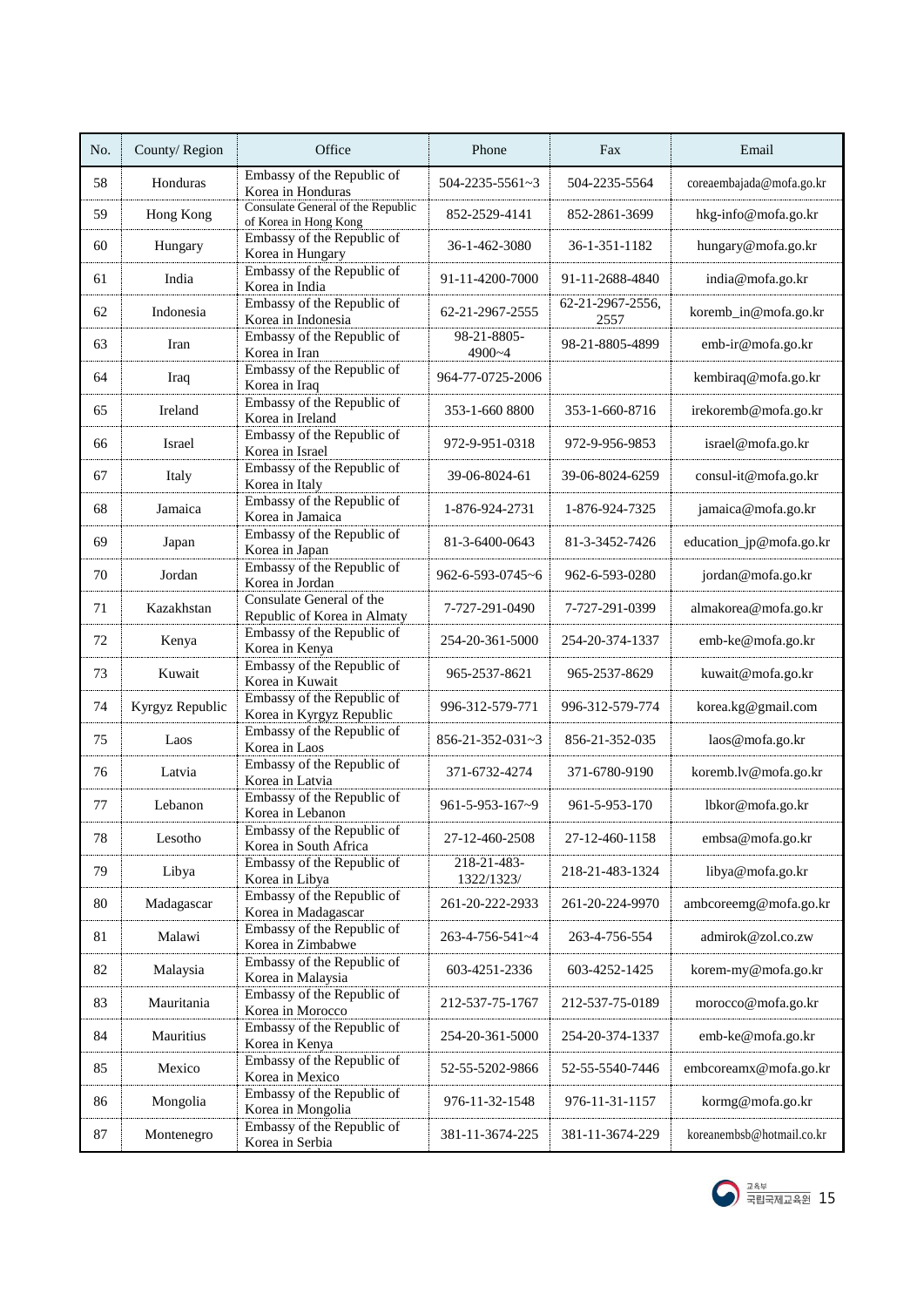| No. | County/Region                       | Office                                                     | Phone                           | Fax                     | Email                            |
|-----|-------------------------------------|------------------------------------------------------------|---------------------------------|-------------------------|----------------------------------|
| 88  | Morocco                             | Embassy of the Republic of<br>Korea in Morocco             | 212-537-75-1767                 | 212-537-75-0189         | morocco@mofa.go.kr               |
| 89  | Mozambique                          | Embassy of the Republic of<br>Korea in Mozambique          | 258-21-495-625                  | 258-21-495-638          | embassy_mz@mofa.go.kr            |
| 90  | Myanmar                             | Embassy of the Republic of<br>Korea in Myanmar             | 95-1-527-142                    | 95-1-513-286            | myanmar@mofa.go.kr               |
| 91  | Namibia                             | Embassy of the Republic of<br>Korea in Angola              | 244-222-006-067                 | 244-222-006-066         | korembassy_angola@mofa.<br>go.kr |
| 92  | Nepal                               | Embassy of the Republic of<br>Korea in Nepal               | 977-1-427-0172                  | 977-1-427-2041          | konepemb@mofa.go.kr              |
| 93  | Netherlands                         | Embassy of the Republic of<br>Korea in Netherlands         | 31-70-740-0200                  | 31-70-350-4712          | koreanembassynl@mofa.go<br>.kr   |
| 94  | New Zealand                         | Embassy of the Republic of<br>Korea in New Zealand         | 64-4-473-9073~4                 | 64-4-472-3865           | info-nz@mofa.go.kr               |
| 95  | Nicaragua                           | Embassy of the Republic of<br>Korea in Nicaragua           | 505-2267-6777                   | 505-2254-8131           | nicaragua@mofa.go.kr             |
| 96  | Nigeria                             | Embassy of the Republic of<br>Korea in Nigeria             | 234-9-461-2701                  | 234-9-461-2702          | emb-ng@mofa.go.kr                |
| 97  | Norway                              | Embassy of the Republic of<br>Korea in Norway              | 47-2254-7090                    | 47-2256-1411            | kornor@mofa.go.kr                |
| 98  | Oman                                | Embassy of the Republic of<br>Korea in Oman                | 968-2469-1490~2                 | 968-2469-1495           | emboman@mofa.go.kr               |
| 99  | Pakistan                            | Embassy of the Republic of<br>Korea in Pakistan            | 92-51-227-<br>$9380 - 1; 5 - 7$ | 92-51-227-9391          | pakistan@mofa.go.kr              |
| 100 | Palestine                           | Korean Mission in Palestine                                | 972-2-240-2846~7                | 972-2-240-2848          | palestine@mofa.go.kr             |
| 101 | Panama                              | Embassy of the Republic of<br>Korea in Panama              | 507-264-8203;<br>8360           | 507-264-8825            | panama@mofa.go.kr                |
| 102 | Paraguay                            | Embassy of the Republic of<br>Korea in Paraguay            | 595-21-605-606;<br>401; 419     | 595-21-601-376          | paraguay@mofa.go.kr              |
| 103 | Peru                                | Embassy of the Republic of<br>Korea in Peru                | 51-1-632-5000                   | 51-1-632-5010           | peru@mofa.go.kr                  |
| 104 | Philippines                         | Embassy of the Republic of<br>Korea in Philippines         | 63-2-856-9210                   | 63-2-856-9008           | philippines@mofa.go.kr           |
| 105 | Poland                              | Embassy of the Republic of<br>Korea in Poland              | 48-22-559-<br>2900~04           | 48-22-559-2905          | koremb_waw@mofa.go.kr            |
| 106 | Portugal                            | Embassy of the Republic of<br>Korea in Portugal            | 351-21-793-<br>7200~3           | 351-21-797-7176         | embpt@mofa.go.kr                 |
| 107 | Quebec                              | Consulate General of the<br>Republic of Korea in Montreal  | 1-514-845-2555                  | 1-514-845-1119          | montreal@mofa.go.kr              |
| 108 | Romania                             | Embassy of the Republic of<br>Korea in Romania             | 40-21-230-7198                  | 40-21-230-7629          | romania@mofa.go.kr               |
| 109 | Russia                              | Embassy of the Republic of<br>Korea in Russia              | 7-495-783-2727                  | 7-495-783-2777;<br>2797 | embru@mofa.go.kr                 |
| 110 | Rwanda                              | Embassy of the Republic of<br>Korea in Rwanda              | 250-252-577-577                 | 250-252-572-127         | koremb-rwanda@hotmail.<br>com    |
| 111 | Saint Kitts and<br><b>Nevis</b>     | Embassy of the Republic of<br>Korea in Dominican Republic  | 1-809-482-6505                  | 1-809-482-6504          | embcod@mofa.go.kr                |
| 112 | Saint Vincent and<br>the Grenadines | Embassy of the Republic of<br>Korea in Trinidad and Tobago | 1-868-622-9081;<br>1069         | 1-868-628-8745          | trinidad@mofa.go.kr              |
| 113 | Saudi Arabia                        | Embassy of the Republic of<br>Korea in Saudi Arabia        | 966-11-488-2211                 | 966-11-488-1317         | emsau@mofa.go.kr                 |
| 114 | Senegal                             | Embassy of the Republic of<br>Korea in Senegal             | 221-33-824-0672                 | 221-33-824-0695         | senegal@mofa.go.kr               |
| 115 | Serbia                              | Embassy of the Republic of<br>Korea in Serbia              | 381-11-3674-225                 | 381-11-3674-229         | koreanembsb@hotmail.co.kr        |
| 116 | Singapore                           | Embassy of the Republic of<br>Korea in Singapore           | 65-6256-1188                    | 65-6254-3191            | korembsg@mofa.go.kr              |
| 117 | Slovakia                            | Embassy of the Republic of<br>Korea in Slovakia            | 421-2-3307-0711                 | 421-2-3307-0730         | admin2@rokembassy.sk             |
| 118 | Slovenia                            | Embassy of the Republic of<br>Korea in Austria             | 43-1-478-1991                   | 43-1-478-1013           | mail@koreaemb.at                 |

 $\begin{array}{|c|c|c|}\hline \text{if } \mathbb{R} & \mathbb{R}^n \\\hline \text{if } \mathbb{R} & \mathbb{R}^n \\\hline \text{if } \mathbb{R} & \mathbb{R}^n \\\hline \end{array}$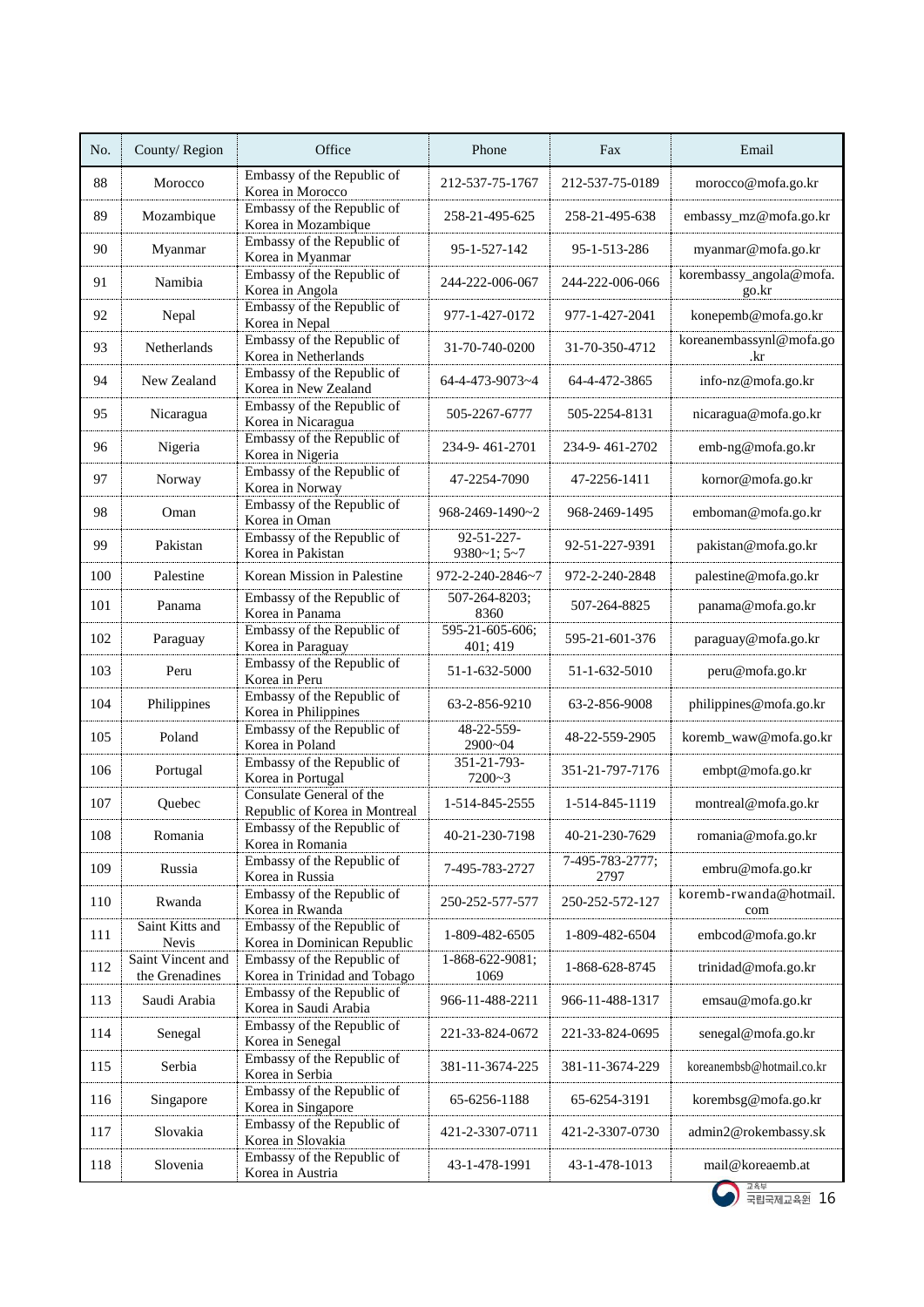| No. | County/Region          | Office                                                     | Phone                           | Fax                                 | Email                                       |
|-----|------------------------|------------------------------------------------------------|---------------------------------|-------------------------------------|---------------------------------------------|
| 119 | Somalia                | Embassy of the Republic of<br>Korea in Kenya               | 254-20-361-5000                 | 254-20-374-1337                     | emb-ke@mofa.go.kr                           |
| 120 | South Africa           | Embassy of the Republic of<br>Korea in South Africa        | 27-12-460-2508                  | 27-12-460-1158                      | embsa@mofa.go.kr                            |
| 121 | Spain                  | Embassy of the Republic of<br>Korea in Spain               | 34-91-353-2000                  | 91-353-2001                         | embspain.adm@mofa.go.kr                     |
| 122 | Sri Lanka              | Embassy of the Republic of<br>Korea in Sri Lanka           | 94-11-269-9036~8                | 94-11-269-6699                      | korembsl@mofa.go.kr                         |
| 123 | Sudan                  | Embassy of the Republic of<br>Korea in Sudan               | 249-1-8358-<br>$0031 - 2$       | 249-1-8358-0025                     | sudan@mofa.go.kr                            |
| 124 | Sweden                 | Embassy of the Republic of<br>Korea in Sweden              | 46-8-5458-9400                  | 46-8-660-2818                       | koremb.sweden@mofa.go.<br>kr                |
| 125 | Switzerland            | Embassy of the Republic of<br>Korea in Switzerland         | 41-31-356-2444                  | 41-31-356-2450                      | swiss@mofa.go.kr                            |
| 126 | Syria                  | Embassy of the Republic of<br>Korea in Lebanon             | 961-5-953-167~9                 | 961-5-953-170                       | lbkor@mofa.go.kr                            |
| 127 | Taiwan                 | Korean Mission in Taipei                                   | 886-2-2758-<br>$8320 - 5$       | 886-2-2757-7006                     | taipei@mofa.go.kr                           |
| 128 | Tajikistan             | Embassy of the Republic of<br>Korea in Tajikistan          | 992-44-600-2114;<br>9116        | 992-37-224-6142                     | tajik@mofa.go.kr                            |
| 129 | Tanzania               | Embassy of the Republic of<br>Korea in Tanzania            | 255-22-211-<br>$6086 - 8$       | 255-22-211-6099                     | embassy-tz@mofa.go.kr                       |
| 130 | Thailand               | Embassy of the Republic of<br>Korea in Thailand            | $662 - 247 - 7537 - 9$          | 662-247-7535                        | koembth@mofa.go.kr                          |
| 131 | Timor-Leste            | Embassy of the Republic of<br>Korea in Timor-Leste         | 670-332-1635                    | 670-332-1636                        | koreadili@mofa.go.kr                        |
| 132 | Togo                   | Embassy of the Republic of<br>Korea in Ghana               | 233-30-277-6157                 | 233-30-277-2313                     | ghana@mofa.go.kr                            |
| 133 | Trinidad and<br>Tobago | Embassy of the Republic of<br>Korea in Trinidad and Tobago | 1-868-622-9081;<br>1069         | 1-868-628-8745                      | trinidad@mofa.go.kr,<br>koremb.tt@gmail.com |
| 134 | Tunisia                | Embassy of the Republic of<br>Korea in Tunisia             | 216-71-799-905                  | 216-71-791-923                      | tunisie@mofa.go.kr                          |
| 135 | Turkey                 | Embassy of the Republic of<br>Korea in Turkey              | 90-312-468-4822                 | 90-312-468-2279                     | turkey@mofa.go.kr                           |
| 136 | Turkmenistan           | Embassy of the Republic of<br>Korea in Turkmenistan        | 993-12-94-72-<br>$86 - 8$       | 993-12-94-72-89                     | korembtm@mofa.go.kr                         |
| 137 | Uganda                 | Embassy of the Republic of<br>Korea in Uganda              | 256-414-500-<br>$197 - 8$       | 256-414-500-199;<br>256-781-354-605 | emb.kampala@mofa.go.kr                      |
| 138 | Ukraine                | Embassy of the Republic of<br>Korea in Ukraine             | 380-44-246-3759;<br>61          | 380-44-246-3757                     | koremb@mofa.go.kr                           |
| 139 | <b>United Kingdom</b>  | Embassy of the Republic of<br>Korea in UK                  | 44-20-7227-5500                 | 44-20-7227-5503                     | koreanembinuk@mofa.go.kr                    |
| 140 | Uruguay                | Embassy of the Republic of<br>Korea in Uruguay             | 598-2628-9374~5                 | 598-2628-9376                       | koemur@mofa.go.kr                           |
|     |                        | Embassy of the Republic of<br>Korea in the USA             | 202-939-5600                    | 202-797-0595                        |                                             |
|     |                        | Chicago Korean Education<br>Center                         | 312-822-9485<br>(ext. 118, 132) | 312-822-0253                        | kec.chicago@gmail.com                       |
|     |                        | <b>Houston Korean Education</b><br>Center                  | 713-961-4104                    | 713-961-4135                        | hkecsec@gmail.com                           |
| 141 | <b>USA</b>             | Korean Education Center in<br>L.A.                         | 213-386-3112~3                  | 213-386-3138                        | kecla3112@gmail.com                         |
|     |                        | Korean Education Center in<br>New York                     | 646-674-6051                    | 646-674-6055                        | edu@koreanconsulate.org                     |
|     |                        | Korean Education Center in<br>San Francisco                | 415-590-4058                    | 415-921-5946                        | sfkoreanedu2@gmail.com                      |
|     |                        | Korean Education Center in<br>Washington D.C.              | 202-939-5681                    | 202-265-2127                        | was_educn@moe.go.kr                         |
| 142 | Uzbekistan             | Embassy of the Republic of<br>Korea in Uzbekistan          | 998-71-252-<br>$3151 - 3$       | 998-71-140-0248                     | uzkoremb@mofa.go.kr                         |

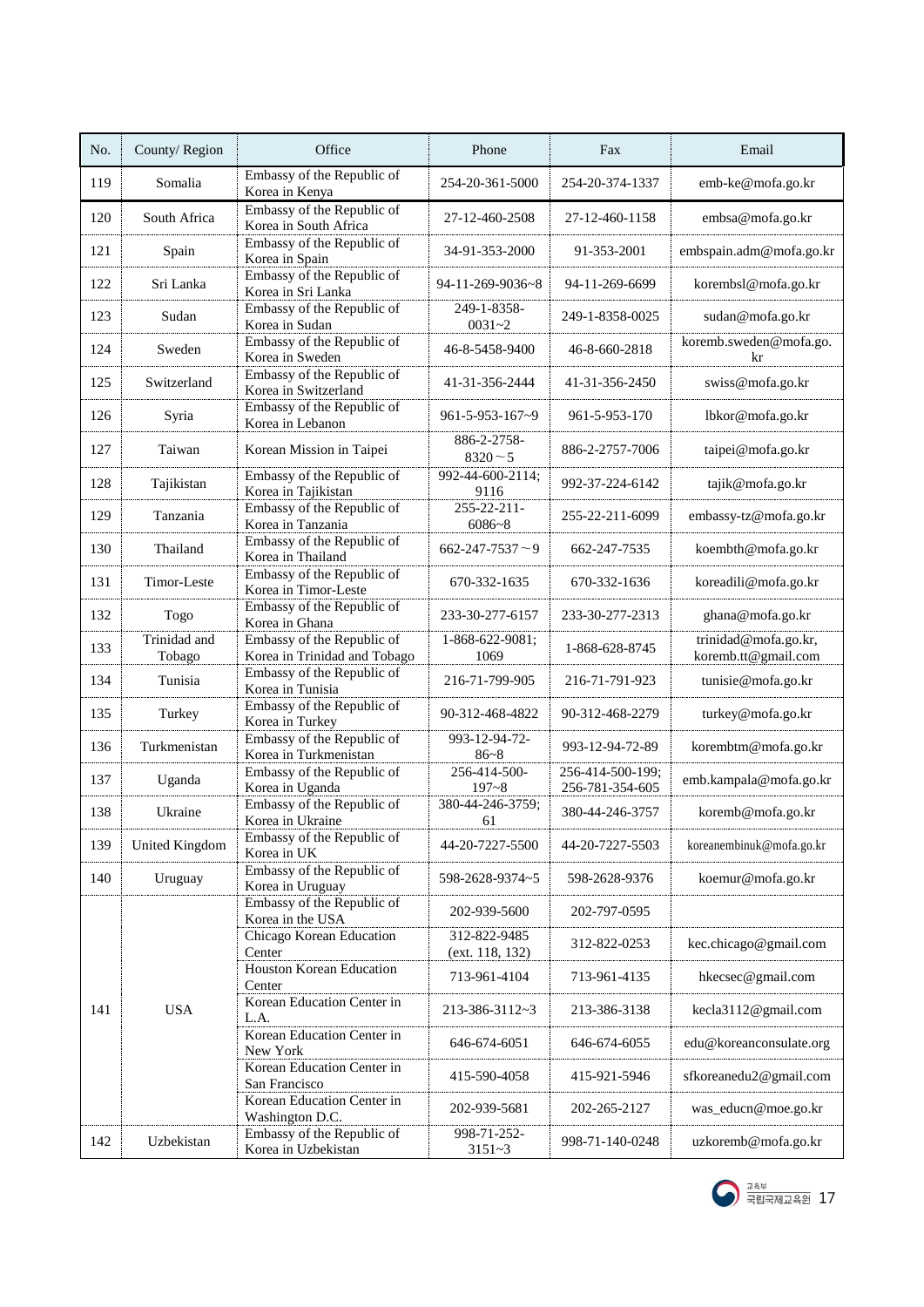| No. | County/Region | Office                                           | Phone                      | Fax             | Email                 |
|-----|---------------|--------------------------------------------------|----------------------------|-----------------|-----------------------|
| 143 | Venezuela     | Embassy of the Republic of<br>Korea in Venezuela | 58-212-954-1270            | 58-212-954-0619 | venezuela@mofa.go.kr  |
| 144 | Vietnam       | Embassy of the Republic of<br>Korea in Vietnam   | $84 - 4 - 3831 - 5110 - 6$ | 84-4-3831-5117  | korembviet@mofa.go.kr |
| 145 | Yemen         | Embassy of the Republic of<br>Korea in Yemen     | 967-1-431-801-4            | 967-1-431-805   | yemen@mofa.go.kr      |
| 146 | Zambia        | Embassy of the Republic of<br>Korea in Zimbabwe  | $263 - 4 - 756 - 541 - 4$  | 263-4-756-554   | admirok@zol.co.zw     |
| 147 | Zimbabwe      | Embassy of the Republic of<br>Korea in Zimbabwe  | $263 - 4 - 756 - 541 - 4$  | 263-4-756-554   | admirok@zol.co.zw     |

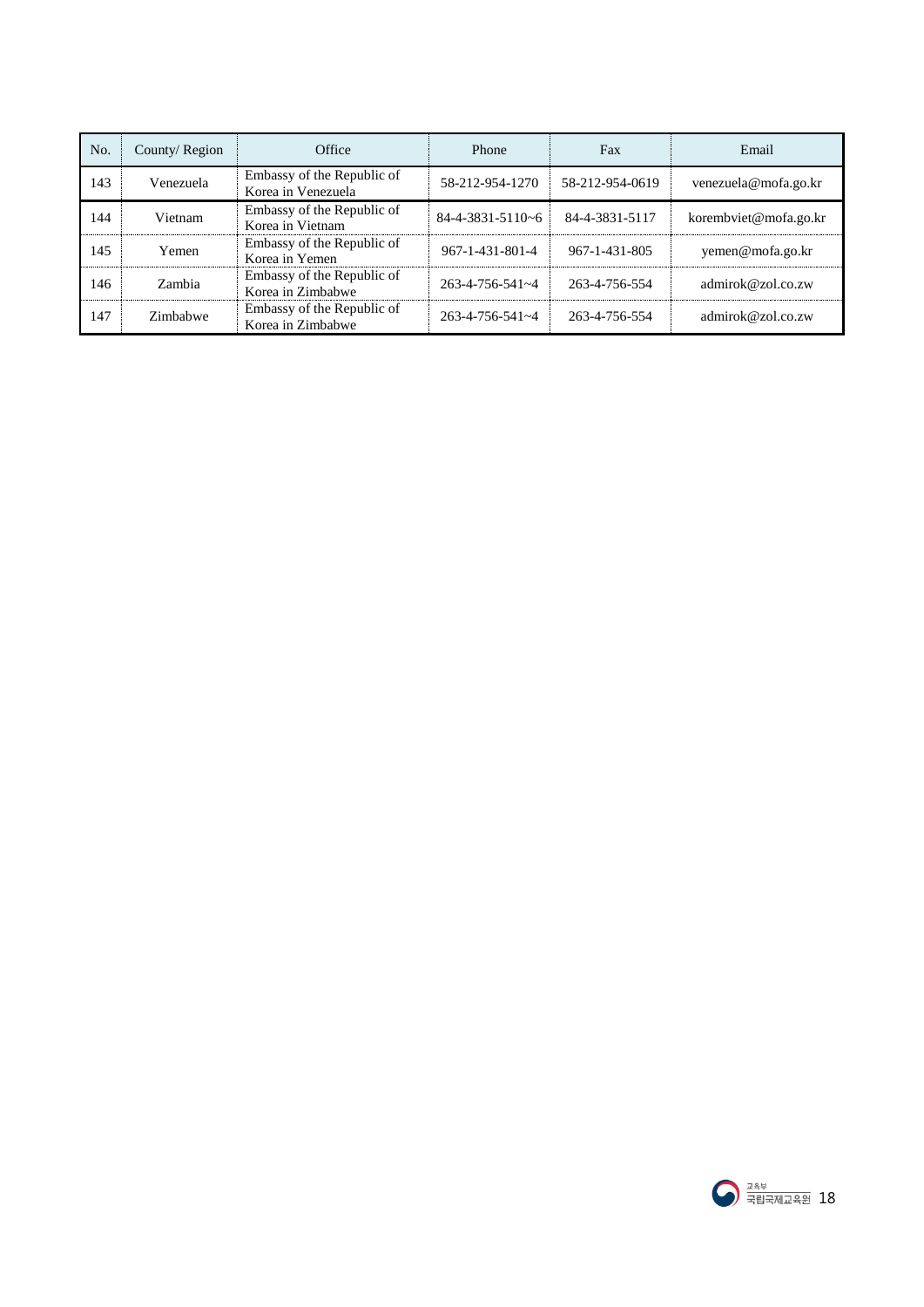### **Appendix C. Contact Information of Korean Universities**

| No             |                                            | University                                                                           | Phone<br>(Country code: 82) | Fax<br>(Country code: 82) | Email                    |
|----------------|--------------------------------------------|--------------------------------------------------------------------------------------|-----------------------------|---------------------------|--------------------------|
| $\mathbf{1}$   |                                            | 전북대학교<br>Chonbuk National University                                                 | 63-270-4757                 |                           | kgsp@jbnu.ac.kr          |
| $\overline{2}$ |                                            | 전남대학교<br>Chonnam National University                                                 | 62-530-1277                 |                           | gradia@jnu.ac.kr         |
| 3              |                                            | 조선대학교<br>Chosun University                                                           | 62-230-6789                 | 62-232-7355               | lovelyj6167@chosun.ac.kr |
|                |                                            | 일반대학원<br>Grad. Sch.                                                                  | 2-820-6211                  | 2-813-8069                | gsadmin@cau.ac.kr        |
|                |                                            | 국제대학원<br>Grad. Sch. of<br>International                                              | 2-820-5623                  | 2-827-0155                | gsis@cau.ac.kr           |
| $\overline{4}$ | 중앙대학교<br>Chung-Ang<br>University           | 첨단영상대학원<br>Grad. Sch. of<br><b>Advanced Imaging</b><br>Science, Multimedia &<br>Film | 2-820-5409                  | 2-814-9110                | mcader@cau.ac.kr         |
|                |                                            | 경영전문대학원<br><b>Business School</b>                                                    | 2-820-5037                  | 2-812-4337                | caumba@cau.ac.kr         |
| 5              | 충북대학교<br>Chungbuk National University      |                                                                                      | 43-261-3293.                |                           | exchange@cbnu.ac.kr      |
| 6              |                                            | 충남대학교<br>Chungnam National University                                                | 42-821-6591                 | 42-823-5875               | grad@cnu.ac.kr           |
| $\overline{7}$ |                                            | 대구대학교<br>Daegu University                                                            | $53 - 850 - 5037 - 8$       | 53-850-5039               | sunny@daegu.ac.kr        |
| 8              |                                            | 단국대학교<br>Dankook University                                                          | 31-8005-2205                |                           | 911335@dankook.ac.kr     |
| 9              | 동아대학교<br>Dong-A University                 |                                                                                      | 51-200-6442                 |                           | bk1016@dau.ac.kr         |
| 10             | 동국대학교<br>Dongguk University (Seoul Campus) |                                                                                      | 2-2260-3439                 |                           | kgsp@dongguk.edu         |
| 11             |                                            | 동국대학교(경주)<br>Dongguk University (Gyeongju Campus)                                    | 54-770-2847<br>54-770-2875  | 54-770-2385               | iiae@dongguk.ac.kr       |
| 12             |                                            | 동서대학교<br>Dongseo University                                                          | 51-320-2746                 | 51-320-2094               | ysleee@dongseo.ac.kr     |

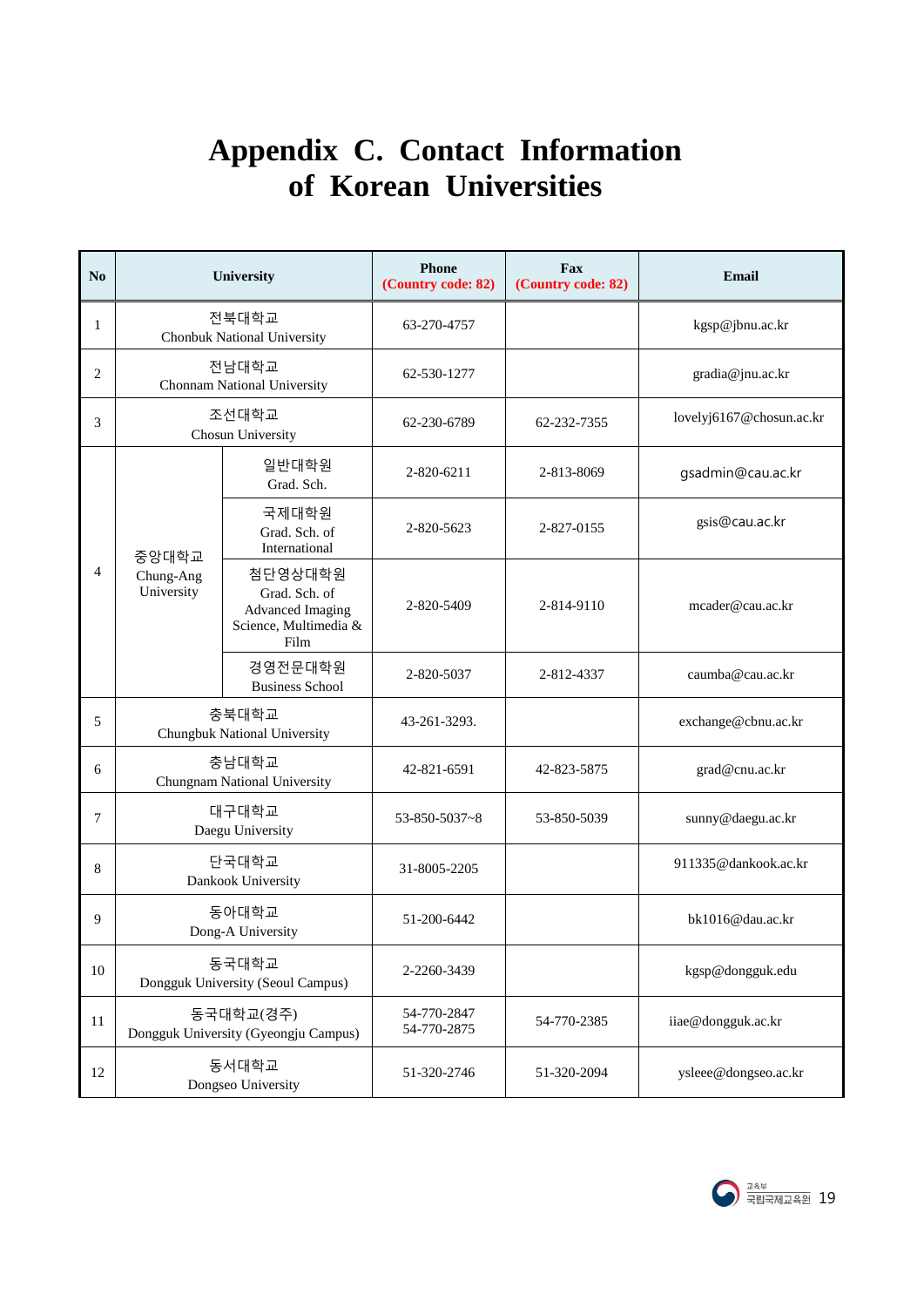| No | University                                                              |                                         | <b>Phone</b><br>(Country code: 82) | <b>Fax</b><br>(Country code: 82) | Email                                         |
|----|-------------------------------------------------------------------------|-----------------------------------------|------------------------------------|----------------------------------|-----------------------------------------------|
|    | 이화여자대학교                                                                 | 일반대학원<br>Grad. Sch.                     | 2-3277-2997                        |                                  | ienter@ewha.ac.kr                             |
| 13 | Ewha Womans<br>University                                               | 국제대학원<br>Grad. Sch. of<br>International | 2-3277-3956                        |                                  | yhlee1115@ewha.ac.kr                          |
| 14 | 가천대학교<br>Gachon University                                              |                                         | 31-750-5024                        |                                  | chriskim@gachon.ac.kr                         |
| 15 | 강릉원주대학교<br>Gangneung-Wonju National University                          |                                         | 33-640-2766                        |                                  | ciec@gwnu.ac.kr                               |
| 16 | 광주과학기술원<br>Gwangju Institute of Science and<br>Technology               |                                         | 62-715-2054                        |                                  | admis@gist.ac.kr                              |
| 17 | 경상대학교<br><b>Gyeongsang National University</b>                          |                                         | 55-772-0277                        |                                  | passfi@gnu.ac.kr                              |
| 18 | 한림대학교<br>Hallym University                                              |                                         | $33 - 248 - 1341 - 5$              |                                  | iao11@hallym.ac.kr                            |
| 19 | 한동대학교<br>Handong Global University                                      |                                         | 54-260-1713~7                      | 054-260-1719                     | lawschool@handong.edu<br>hslee@handong.edu    |
| 20 | 한국외국어대학교<br>Hankuk University of Foreign Studies                        |                                         | 2-2173-2387                        |                                  | kgsp_gs@hufs.ac.kr                            |
| 21 | 한남대학교<br>Hannam University                                              |                                         | 42-629-8123                        |                                  | cuixu79@hnu.kr                                |
| 22 | 한양대학교<br>Hanyang University                                             |                                         | 2-2220-2445<br>2-2220-2449         |                                  | cwithtt@hanyang.ac.kr<br>eunouo@hanyang.ac.kr |
| 23 | 호서대학교<br>Hoseo University                                               |                                         | 41-540-9522                        |                                  | yh.cho@hoseo.edu                              |
| 24 | 인하대학교<br>Inha                                                           | 일반대학원<br>Grad. Sch.                     | 32-860-8389                        | 32-865-8623                      | jinny@inha.ac.kr                              |
|    | University                                                              | 물류전문대학원 GSL                             | 32-860-8224~7                      | 32-860-8226                      | moonyujin@inha.ac.kr<br>dingx819@inha.ac.kr   |
| 25 | 제주대학교<br>Jeju National University                                       |                                         | 64-754-2198                        |                                  | rebirth@jejunu.ac.kr                          |
| 26 | 전주대학교<br>Jeonju University                                              |                                         | 63-220-2122, 2060                  |                                  | jspark@jj.ac.kr<br>hd1121@jj.ac.kr            |
| 27 | 한국과학기술원<br>KAIST(Korea Advanced Institute of<br>Science and Technology) |                                         | 42-350-2352, 2354                  | 42-350-2930                      | advanced.adm@kaist.ac.kr                      |
| 28 | 한국개발연구원 국제정책대학원<br>KDI School of Public Policy and<br>Management        |                                         | 44-550-1281(1220)                  | 44-550-1103                      | international admissions @<br>kdischool.ac.kr |

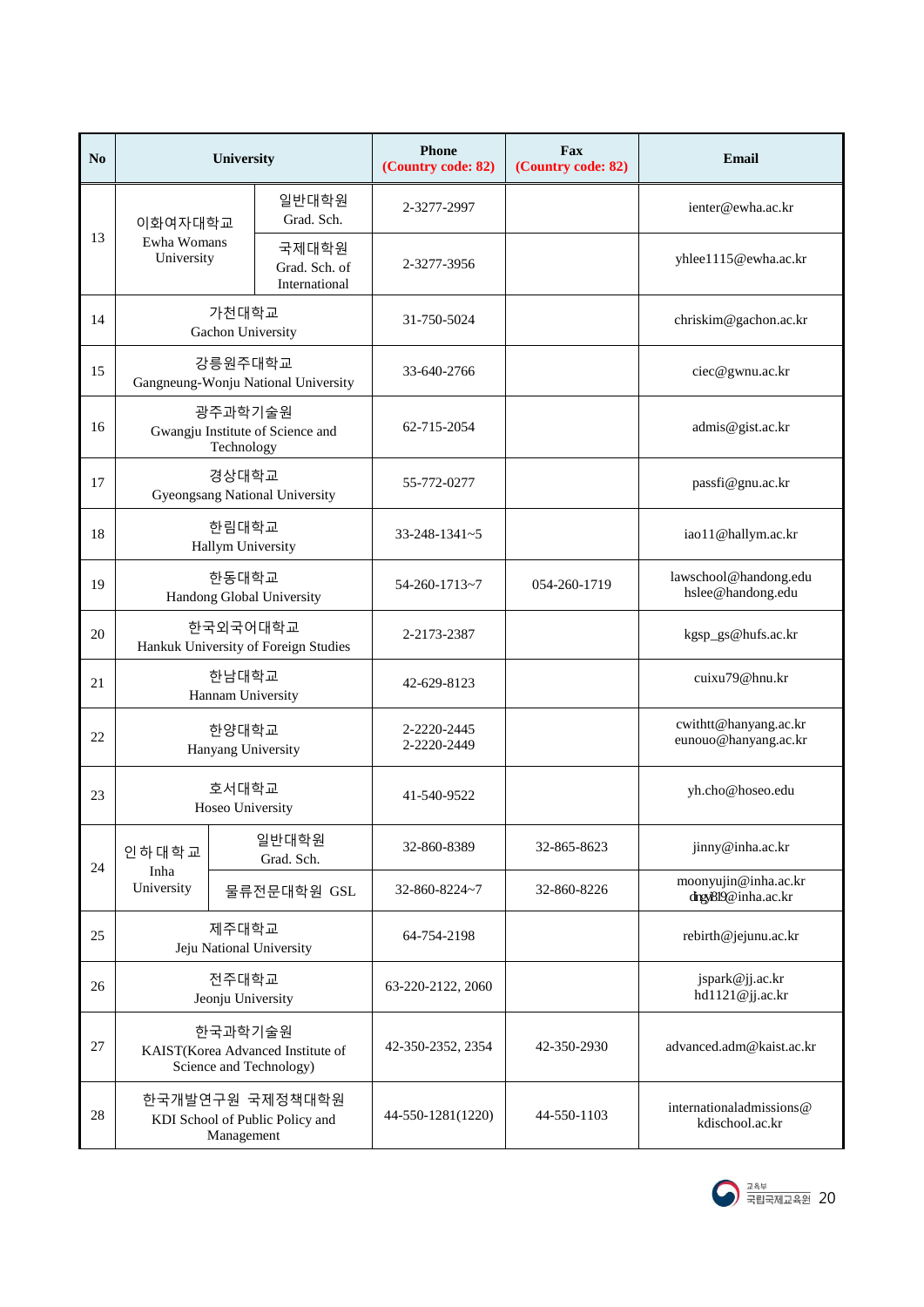| No |                                                                     | University                                                               | <b>Phone</b><br>(Country code: 82)     | Fax<br>(Country code: 82) | Email                                           |
|----|---------------------------------------------------------------------|--------------------------------------------------------------------------|----------------------------------------|---------------------------|-------------------------------------------------|
| 29 |                                                                     | 계명대학교<br>Keimyung University                                             | 53-580-6254                            | 53-580-6255               | ywoo@gw.kmu.ac.kr                               |
| 30 |                                                                     | 공주대학교<br>Kongju National University                                      | 41-850-8054                            | 41-850-8058               | jinyeo91@kongju.ac.kr                           |
| 31 |                                                                     | 건국대학교<br>Konkuk University                                               | 2-2049-6208                            |                           | kgsp@konkuk.ac.kr                               |
| 32 |                                                                     | 건양대학교<br>Konyang University                                              | 41-730-5135                            |                           | interedu@konyang.ac.kr                          |
| 33 |                                                                     | 국민대학교<br>Kookmin University                                              | 2-910-5835                             | 2-910-5830                | enterkmu@kookmin.ac.kr                          |
| 34 |                                                                     | 한국기술교육대학교<br>KOREATECH (Korea University of<br>Technology and Education) | 41-560-1025                            |                           | inter@koreatech.ac.kr                           |
|    | 고려대학교                                                               | 일반대학원<br>Grad. Sch.                                                      | 2-3290-1356~8                          |                           | graduate1@korea.ac.kr                           |
| 35 | Korea University                                                    | 국제대학원<br>Grad. Sch. of<br>International                                  | 2-3290-1394                            |                           | gsis@korea.ac.kr                                |
| 36 | 금오공과대학교<br>Kumoh National Institute of Technology                   |                                                                          | 54-478-7223                            | 54-478-7222               | eugene@kumoh.ac.kr<br>eugenepark.kit@gmail.com  |
|    | 경희대학교                                                               | 서울캠퍼스                                                                    | 2-961-0123~4                           |                           | kgsp_gs@khu.ac.kr                               |
| 37 | Kyung Hee University                                                | 국제캠퍼스                                                                    | $31 - 201 - 3502 - 3$<br>31-201-2146~9 |                           | khwb3500@khu.ac.kr                              |
| 38 |                                                                     | 경북대학교<br>Kyungpook National University                                   | 53-950-2433                            | 53-950-2419               | gsp@khu.ac.kr<br>bootae@knu.ac.kr               |
| 39 |                                                                     | 경성대학교<br>kyungsung University                                            | 51-663-4065                            |                           | sarahcho@ks.ac.kr                               |
| 40 |                                                                     | 명지대학교<br>Myongji University                                              | 31-330-6862                            |                           | gsadmin@mju.ac.kr                               |
| 41 |                                                                     | 남서울대학교<br>Namseoul University                                            | 41-580-2772~9                          |                           | cshj@nsu.ac.kr, nkim@nsu.ac.kr<br>be4414@nuackr |
| 42 | 배재대학교<br>Pai Chai University(PCU)                                   |                                                                          | 42-520-5686<br>42-520-5243             |                           | sungyeon@pcu.ac.kr<br>ryanpark@pcu.ac.kr        |
| 43 | 포항공과대학교<br>POSTECH (Pohang University of Science<br>and Technology) |                                                                          | 54-279-3782                            | 54-279-3725               | grad-admission@postech.ac.kr                    |
| 44 |                                                                     | 부경대학교<br>Pukyong National University                                     | 51-629-6846                            |                           | jekim@pknu.ac.kr                                |
| 45 |                                                                     | 부산대학교<br><b>Pusan National University</b>                                | 51-510-3854                            | 51-510-3851               | gkspnu@pusan.ac.kr                              |

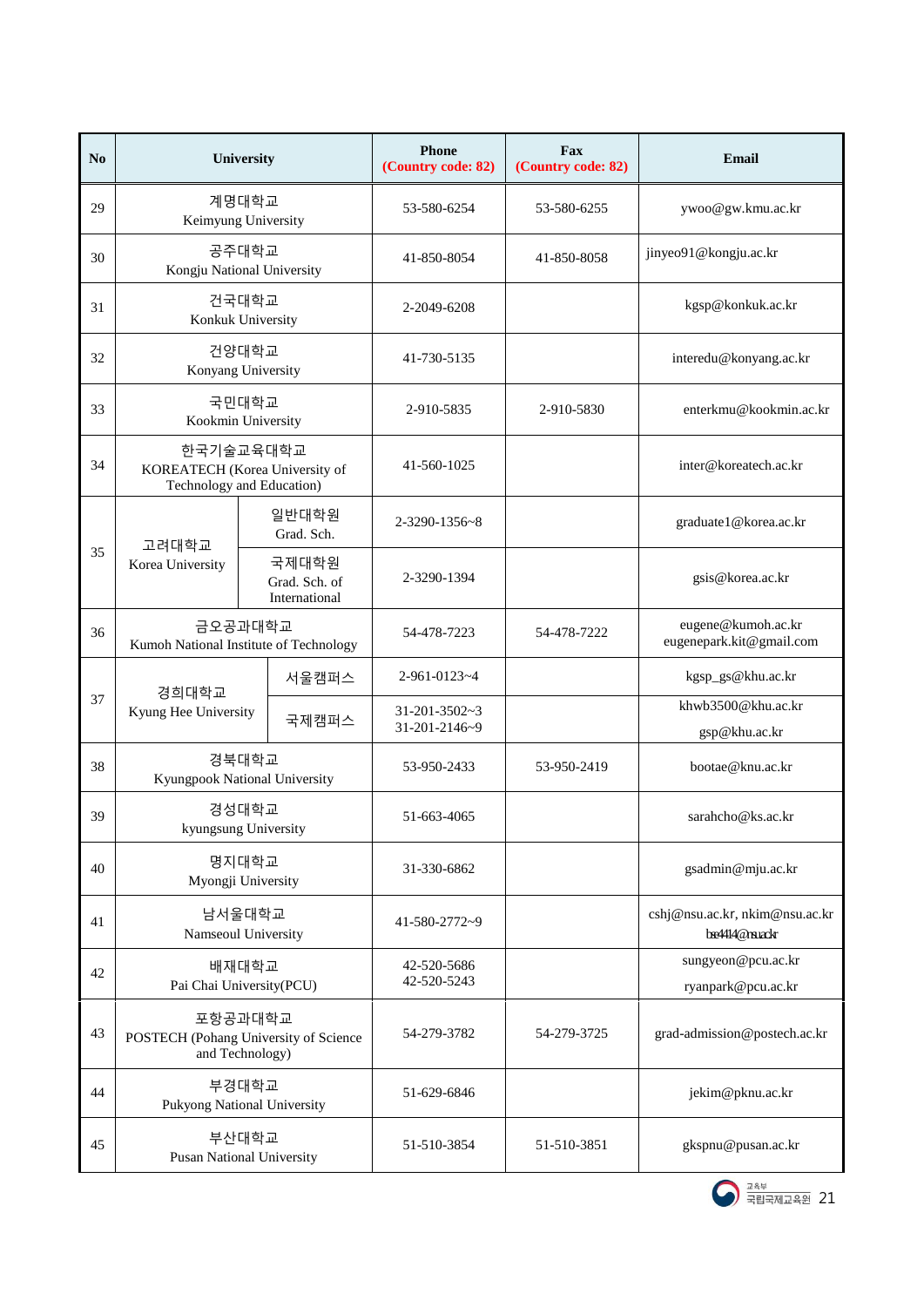| No |                                                                         | University                                                          | <b>Phone</b><br>(Country code: 82)        | <b>Fax</b><br>(Country code: 82) | Email                                                              |
|----|-------------------------------------------------------------------------|---------------------------------------------------------------------|-------------------------------------------|----------------------------------|--------------------------------------------------------------------|
| 46 |                                                                         | 상명대학교<br>Sangmyung University                                       | 2-2287-7084~5                             |                                  | lsk@smu.ac.kr<br>krpark@smu.ac.kr                                  |
| 47 |                                                                         | 세명대학교<br>Semyung University                                         | 43-649-1185<br>43-649-1120<br>43-649-1115 |                                  | syj81@semyung.ac.kr<br>willy@semyung.ac.kr<br>yum928@semyung.ac.kr |
| 48 |                                                                         | 서울대학교<br>Seoul National University                                  | 2-880-6971                                |                                  | tsukuto@snu.ac.kr                                                  |
| 49 |                                                                         | 서울과학기술대학교<br>Seoul National University of Science and<br>Technology | 2-970-9214                                |                                  | admission@seoultech.ac.kr                                          |
| 50 |                                                                         | 신라대학교<br>Silla University                                           | 51-999-5512                               |                                  | isyun@silla.ac.kr                                                  |
|    | 서강대학교                                                                   | 일반대학원<br>Grad. Sch.                                                 | 2-705-8168                                | 2-705-8166                       | gradsch@sogang.ac.kr                                               |
| 51 | Sogang<br>University                                                    | 국제대학원<br>Grad. Sch. of<br>International                             | 2-705-8754                                | 2-705-8755                       | gsis3@sogang.ac.kr                                                 |
| 52 | 숙명여자대학교<br>Sookmyung Women's University                                 |                                                                     | 2-710-9817                                | 2-710-9285                       | admission@sm.ac.kr                                                 |
| 53 | 순천향대학교<br>Soonchunhyang University                                      |                                                                     | 41-530-1649                               | 41-530-1490                      | onizeka17@sch.ac.kr                                                |
| 54 | 숭실대학교<br>Soongsil University                                            |                                                                     | 2-820-0255                                |                                  | ks@ssu.ac.kr<br>grad@ssu.ac.kr                                     |
| 55 |                                                                         | 순천대학교<br><b>Sunchon National University</b>                         | 61-750-3141                               |                                  | ktg@sunchon.ac.kr                                                  |
| 56 |                                                                         | 성균관대학교<br>Sungkyunkwan University                                   | 31-290-5025                               |                                  | imempark@skku.edu                                                  |
| 57 |                                                                         | 선문대학교<br>Sun Moon University                                        | 41-530-2605                               |                                  | gradschool@sunmoon.ac.kr                                           |
| 58 |                                                                         | 한국학중앙연구원<br>The Academy of Korean Studies                           | 31-730-8183                               |                                  | sujinyeo@aks.ac.kr                                                 |
| 59 | 울산과학기술원<br>Ulsan National Institute of Science and<br>Technology(UNIST) |                                                                     | 52-217-4125                               |                                  | admin-g@unist.ac.kr                                                |
| 60 | 서울시립대학교<br>University Of Seoul                                          |                                                                     | 2-6490-6663,<br>2-6490-6654               | 2-6490-6664                      | iice-grad@uos.ac.kr<br>bernu98@uos.ac.kr                           |
| 61 |                                                                         | 울산대학교<br>University of Ulsan                                        | 52-220-5957                               |                                  | uou.sean@gmail.com                                                 |
| 62 |                                                                         | 원광대학교<br>Wonkwang University                                        | 63-850-5752                               | 63-850-5753                      | ham1204@wku.ac.kr                                                  |